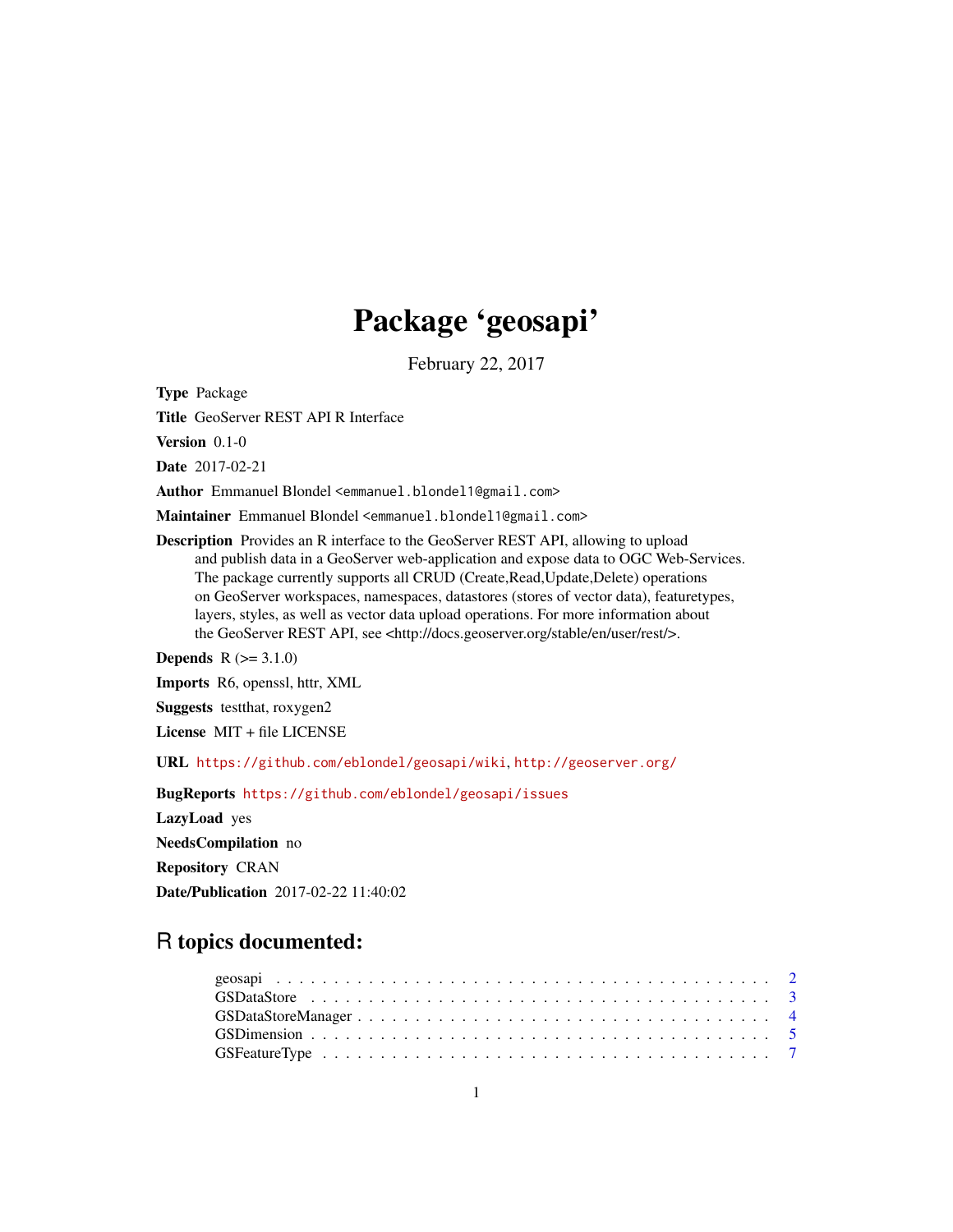#### <span id="page-1-0"></span>2 geosapi

| Index | 23 |
|-------|----|

geosapi *GeoServer REST API R Interface*

#### Description

Provides an R interface to the GeoServer REST API, allowing to upload and publish data in a GeoServer web-application and expose data to OGC Web-Services. The package currently supports all CRUD (Create,Read,Update,Delete) operations on GeoServer workspaces, namespaces, datastores (stores of vector data), featuretypes, layers, styles, as well as vector data upload operations. For more information about the GeoServer REST API, see <http://docs.geoserver.org/stable/en/user/rest/> .

# Details

| Package:  | geosapi    |
|-----------|------------|
| Type:     | Package    |
| Version:  | $0.1 - 0$  |
| Date:     | 2017-02-21 |
| License:  | MIT        |
| LazyLoad: | yes        |

# Author(s)

Emmanuel Blondel <emmanuel.blondel1@gmail.com>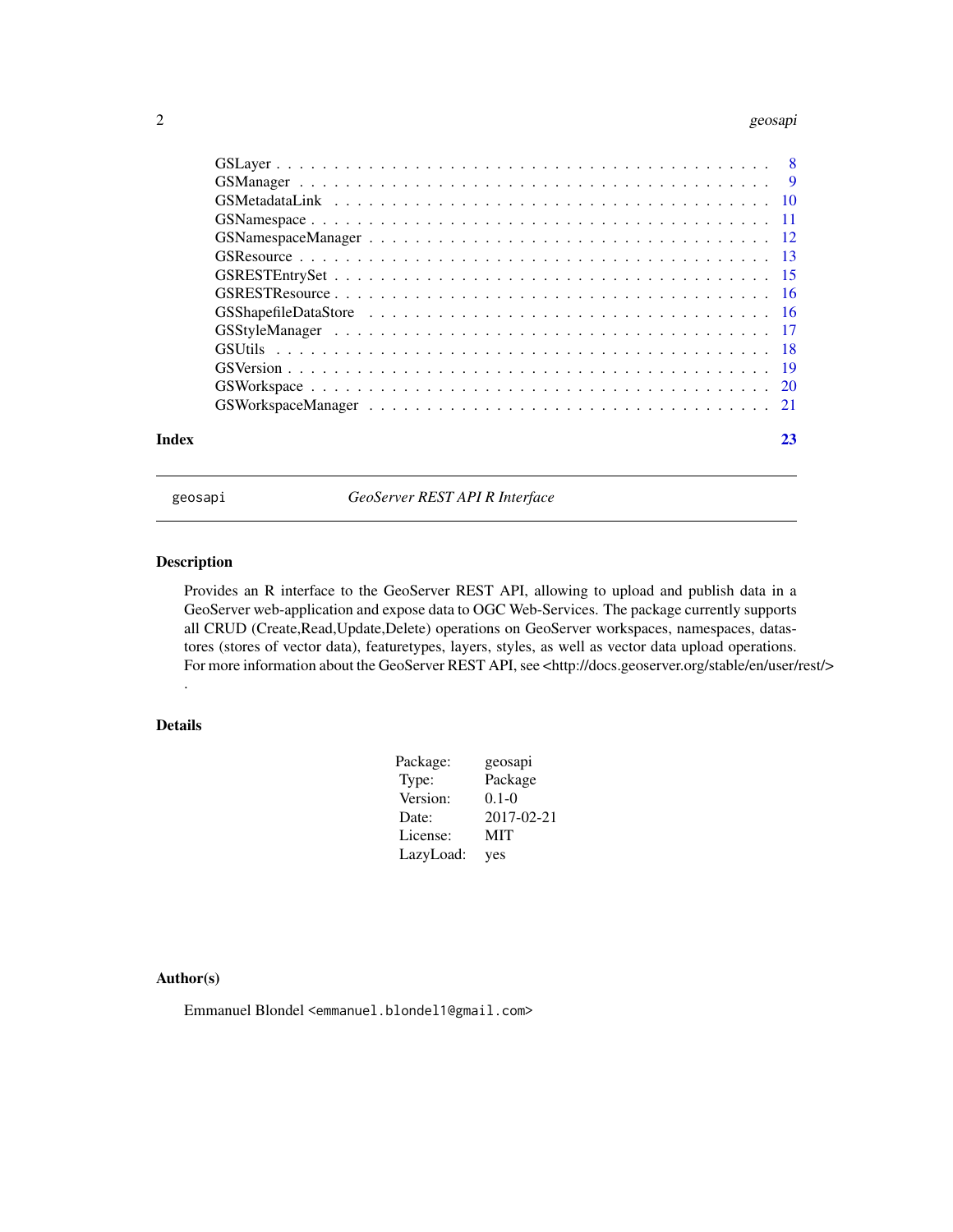<span id="page-2-1"></span><span id="page-2-0"></span>

Geoserver REST API DataStore

#### Usage

GSDataStore

#### Format

[R6Class](#page-0-0) object.

#### Value

Object of [R6Class](#page-0-0) for modelling a GeoServer dataStore

#### Fields

name workspace

#### Methods

- new(xml, dataStore, description, type, enabled, connectionParameters) This method is used to instantiate a GSDataStore
- decode(xml) This method is used to decode a GSDataStore from XML
- encode() This method is used to encode a GSNamespace to XML. Inherited from the generic GSRESTResource encoder
- setEnabled(enabled) Sets the datastore as enabled if TRUE, disabled if FALSE
- setDescription(description) Sets the datastore description
- setType(type) Sets the datastore type
- setConnectionParameters(parameters) Sets the datastore connection parameters. The argument should be an object of class GSRESTEntrySet giving a list of key/value parameter entries.
- addConnectionParameter(key, value) Adds a datastore connection parameter. Convenience wrapper of GSRESTEntrySet addEntry method.
- setConnectionParameter(key, value) Sets a datastore connection parameter. Convenience wrapper of GSRESTEntrySet setEntry method.
- delConnectionParameter(key) Deletes a datastore connection parameter. Convenience wrapper of GSRESTEntrySet delEntry method.

#### Author(s)

Emmanuel Blondel <emmanuel.blondel1@gmail.com>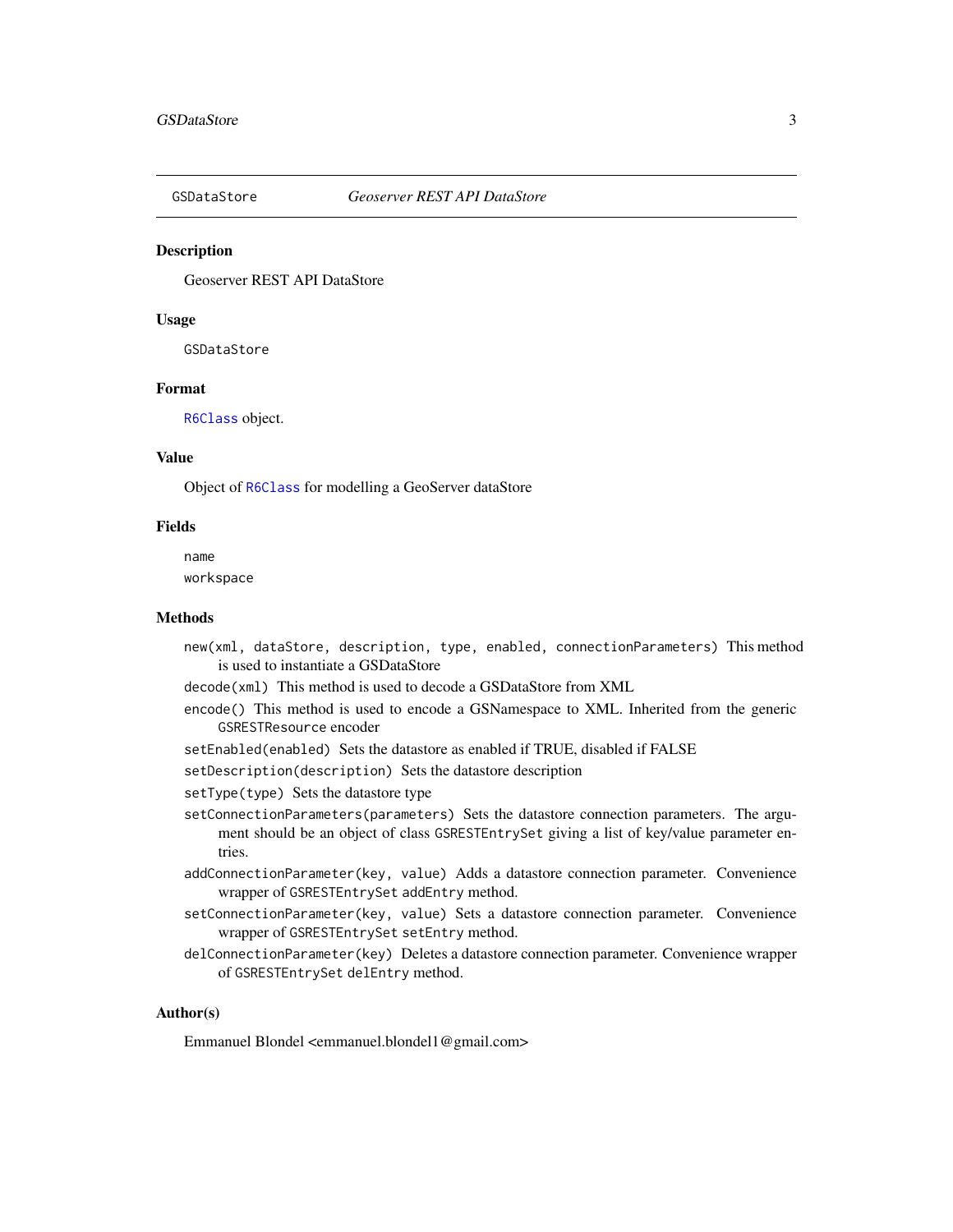<span id="page-3-0"></span>GSDataStoreManager *Geoserver REST API DataStore Manager*

#### Description

Geoserver REST API DataStore Manager

#### Usage

GSDataStoreManager

#### Format

[R6Class](#page-0-0) object.

#### Value

Object of [R6Class](#page-0-0) with methods for managing GeoServer DataStores (i.e. stores of vector data)

#### Methods

- new(url, user, pwd, logger) This method is used to instantiate a GSManager with the url of the GeoServer and credentials to authenticate (user/pwd). By default, the logger argument will be set to NULL (no logger). This argument accepts two possible values: INFO: to print only geosapi logs, DEBUG: to print geosapi and CURL logs
- getDataStores(ws) Get the list of available dataStores. Returns an object of class list giving items of class [GSDataStore](#page-2-1)
- getDataStoreNames(ws) Get the list of available dataStore names. Returns an vector of class character
- getDataStore(ws, ds) Get an object of class [GSDataStore](#page-2-1) given a workspace and datastore names.
- createDataStore(ws, dataStore) Creates a new datastore given a workspace and an object of class [GSDataStore](#page-2-1)
- updateDataStore(ws, dataStore) Updates an existing dataStore given a workspace and an object of class [GSDataStore](#page-2-1)
- deleteDataStore(ws, ds, recurse) Deletes a datastore given a workspace and an object of class [GSDataStore](#page-2-1). By defaut, the option recurse is set to FALSE, ie datastore layers are not removed. To remove all datastore layers, set this option to TRUE.
- getFeatureTypes(ws, ds) Get the list of available feature types for given workspace and datastore. Returns an object of class list giving items of class [GSFeatureType](#page-6-1)
- getFeatureTypeNames(ws, ds) Get the list of available feature type names for given workspace and datastore. Returns an vector of classcharacter
- getFeatureType(ws, ds, ft) Get an object of class [GSFeatureType](#page-6-1) given a workspace, datastore and feature type names.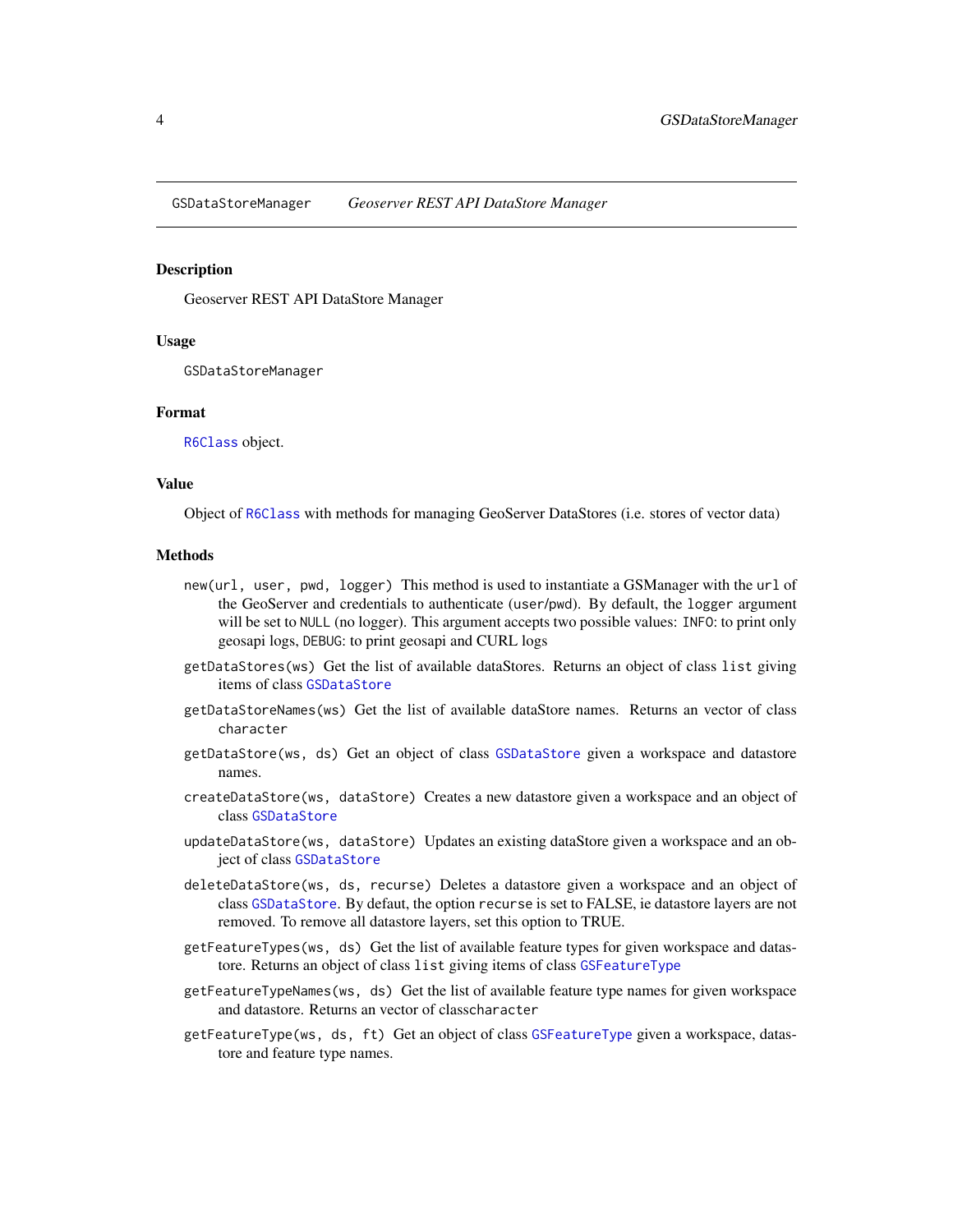#### <span id="page-4-0"></span>GSD imension 5

- createFeatureType(ws, ds, featureType) Creates a new featureType given a workspace, datastore names and an object of class [GSFeatureType](#page-6-1)
- updateFeatureType(ws, ds, FeatureType) Updates a new featureType given a workspace, datastore names and an object of class [GSFeatureType](#page-6-1)

deleteFeatureType(ws, ds, featureType, recurse) Deletes a featureType given a workspace, datastore names, and an object of class [GSFeatureType](#page-6-1). By defaut, the option recurse is set to FALSE, ie datastore layers are not removed.

- uploadData(ws, ds, endpoint, extension, configure, update, filename, charset, contentType) Uploads data to a target dataStore
- uploadShapefile(ws, ds, endpoint, configure, update, filename, charset) Uploads a zipped ESRIshapefile to a target dataStore
- uploadProperties(ws, ds, endpoint, configure, update, filename, charset) Uploads a properties file to a target dataStore
- uploadH2(ws, ds, endpoint, configure, update, filename, charset) Uploads a H2 database to a target dataStore
- uploadSpatialite(ws, ds, endpoint, configure, update, filename, charset) Uploads a Spatialite database to a target dataStore
- uploadAppschema(ws, ds, endpoint, configure, update, filename, charset) Uploads a appschema file to a target dataStore

#### Author(s)

Emmanuel Blondel <emmanuel.blondel1@gmail.com>

# Examples

```
## Not run:
  GSDataStoreManager$new("http://localhost:8080/geoserver", "admin", "geoserver")
```
## End(Not run)

GSDimension *A GeoServer dimension*

# Description

This class models a GeoServer resource dimension.

This class models a GeoServer feature dimension.

#### Usage

GSDimension

GSFeatureDimension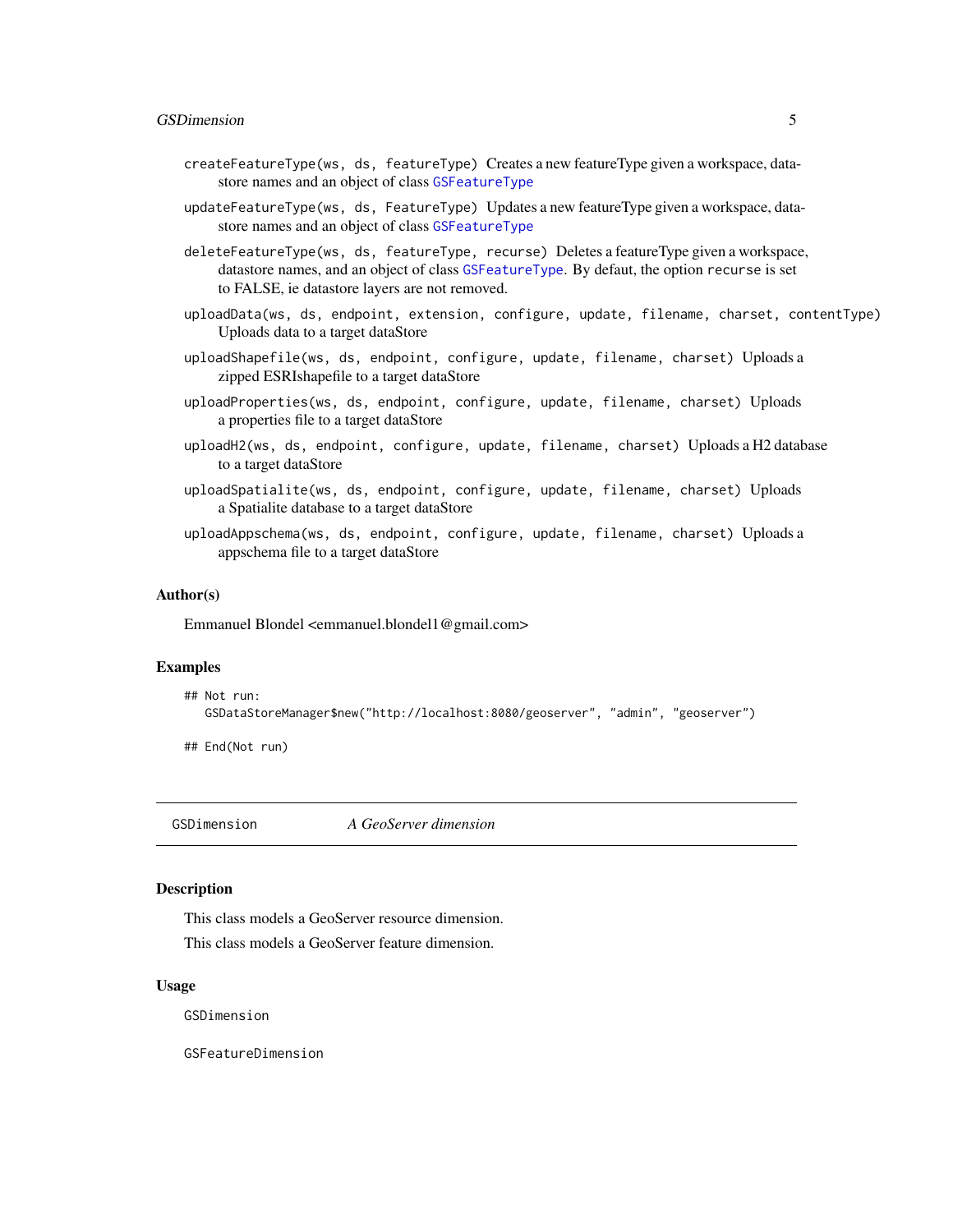# Format

[R6Class](#page-0-0) object.

# Details

Geoserver REST API Dimension Geoserver REST API FeatureDimension

# Value

Object of [R6Class](#page-0-0) for modelling a GeoServer dimension Object of [R6Class](#page-0-0) for modelling a GeoServer feature dimension

# Fields

enabled presentation resolution units unitSymbol attribute endAttribute

#### Methods

new(xml) This method is used to instantiate a GSResource

decode(xml) This method is used to decode a GSResource from XML

encode() This method is used to encode a GSFeatureType to XML. Inherited from the generic GSRESTResource encoder

# Methods

new(xml) This method is used to instantiate a GSResource

decode(xml) This method is used to decode a GSResource from XML

encode() This method is used to encode a GSFeatureType to XML. Inherited from the generic GSRESTResource encoder

# Author(s)

Emmanuel Blondel <emmanuel.blondel1@gmail.com> Emmanuel Blondel <emmanuel.blondel1@gmail.com>

# Examples

dim <- GSDimension\$new() dim <- GSFeatureDimension\$new()

<span id="page-5-0"></span>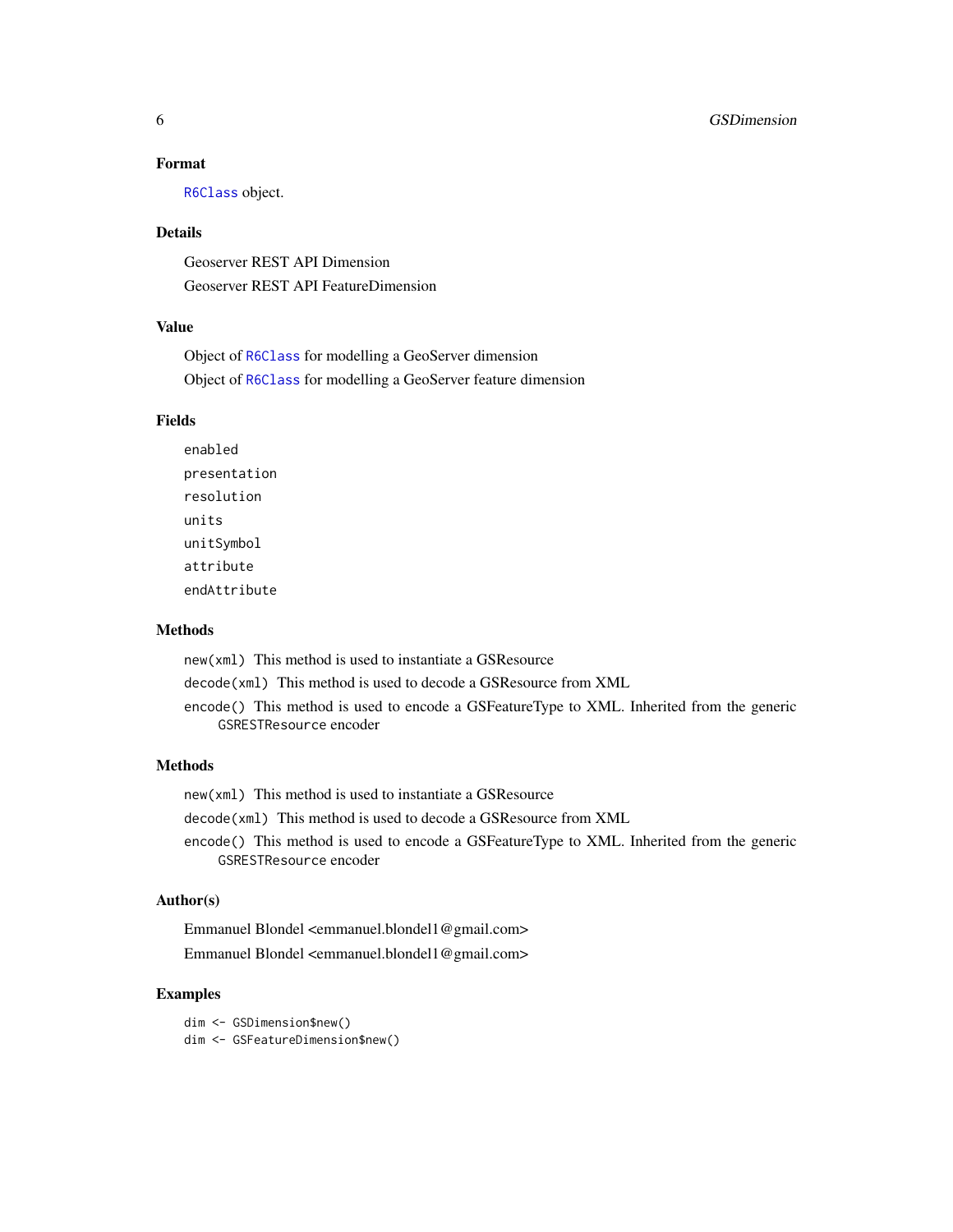<span id="page-6-1"></span><span id="page-6-0"></span>This class models a GeoServer feature type. This class is to be used for manipulating representations of vector data with GeoServer.

# Usage

GSFeatureType

#### Format

[R6Class](#page-0-0) object.

# Details

Geoserver REST API Resource

#### Value

Object of [R6Class](#page-0-0) for modelling a GeoServer feature type

# Methods

new(rootName, xml) This method is used to instantiate a GSResource

decode(xml) This method is used to decode a GSResource from XML

encode() This method is used to encode a GSFeatureType to XML. Inherited from the generic GSRESTResource encoder

# Author(s)

Emmanuel Blondel <emmanuel.blondel1@gmail.com>

#### Examples

ft <- GSFeatureType\$new()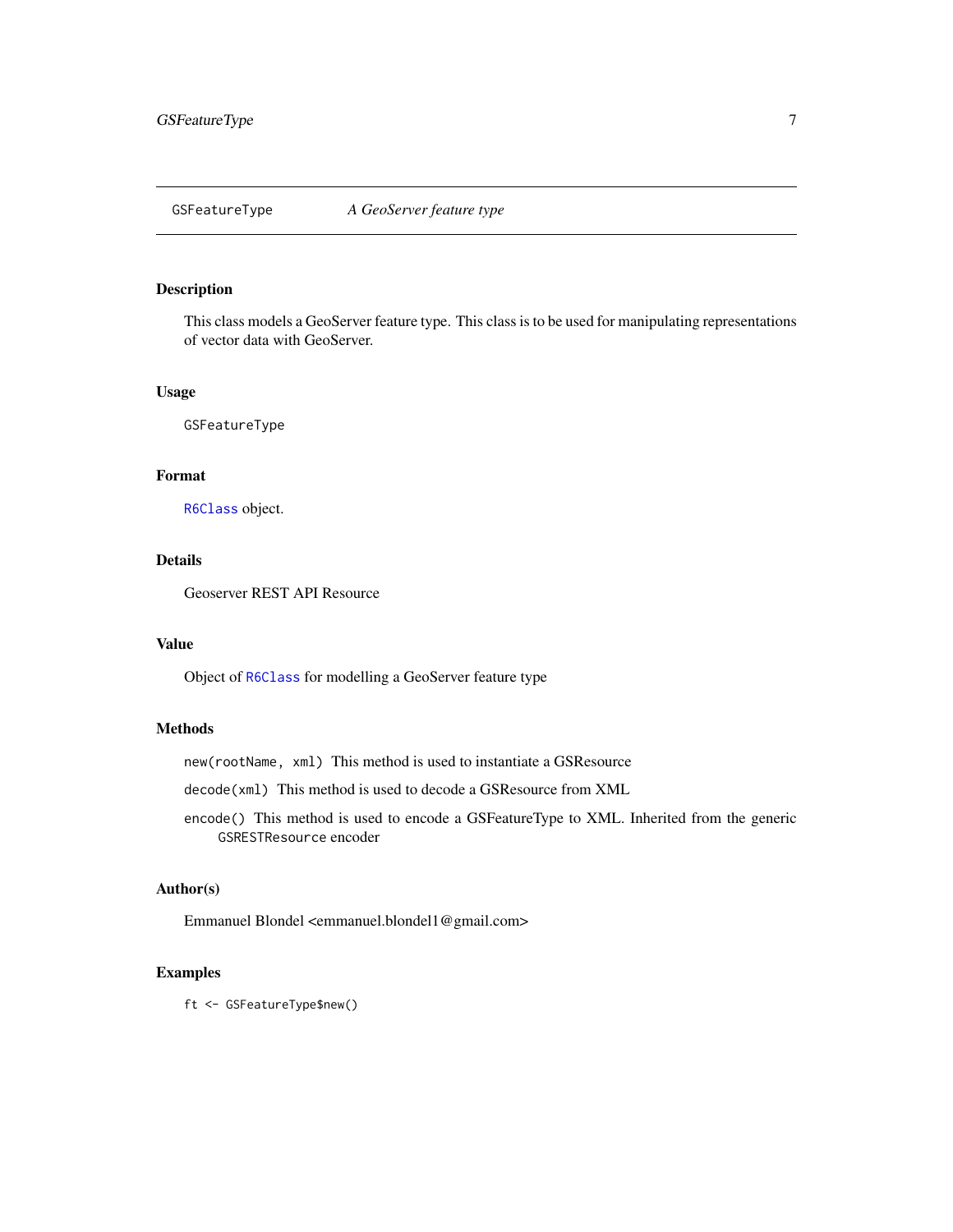<span id="page-7-1"></span><span id="page-7-0"></span>

This class models a GeoServer layer. This class is to be used for published resource (feature type or coverage).

This class models a GeoServer style.

# Usage

GSLayer

GSStyle

# Format

[R6Class](#page-0-0) object.

# Details

Geoserver REST API Resource Geoserver REST API Style

#### Value

Object of [R6Class](#page-0-0) for modelling a GeoServer layer Object of [R6Class](#page-0-0) for modelling a GeoServer style

# Methods

new(rootName, xml) This method is used to instantiate a GSLayer

decode(xml) This method is used to decode a GSLayer from XML

encode() This method is used to encode a GSLayer to XML. Inherited from the generic GSRESTResource encoder

setName(name) Sets the layer name.

setPath(path) Sets the layer path.

setDefaultStyle(style) Sets the default style.

setStyles(styles) Sets a list of optional styles

addStyle(style) Sets an available style. Returns TRUE if set, FALSE otherwise

delStyle(name) Deletes an available. Returns TRUE if deleted, FALSE otherwise

setEnabled(enabled) Sets if the layer is enabled (TRUE) or not (FALSE)

setQueryable(queryable) Sets if the layer is queryable (TRUE) or not (FALSE)

setAdvertised(advertised) Sets if the layer is advertised (TRUE) or not (FALSE)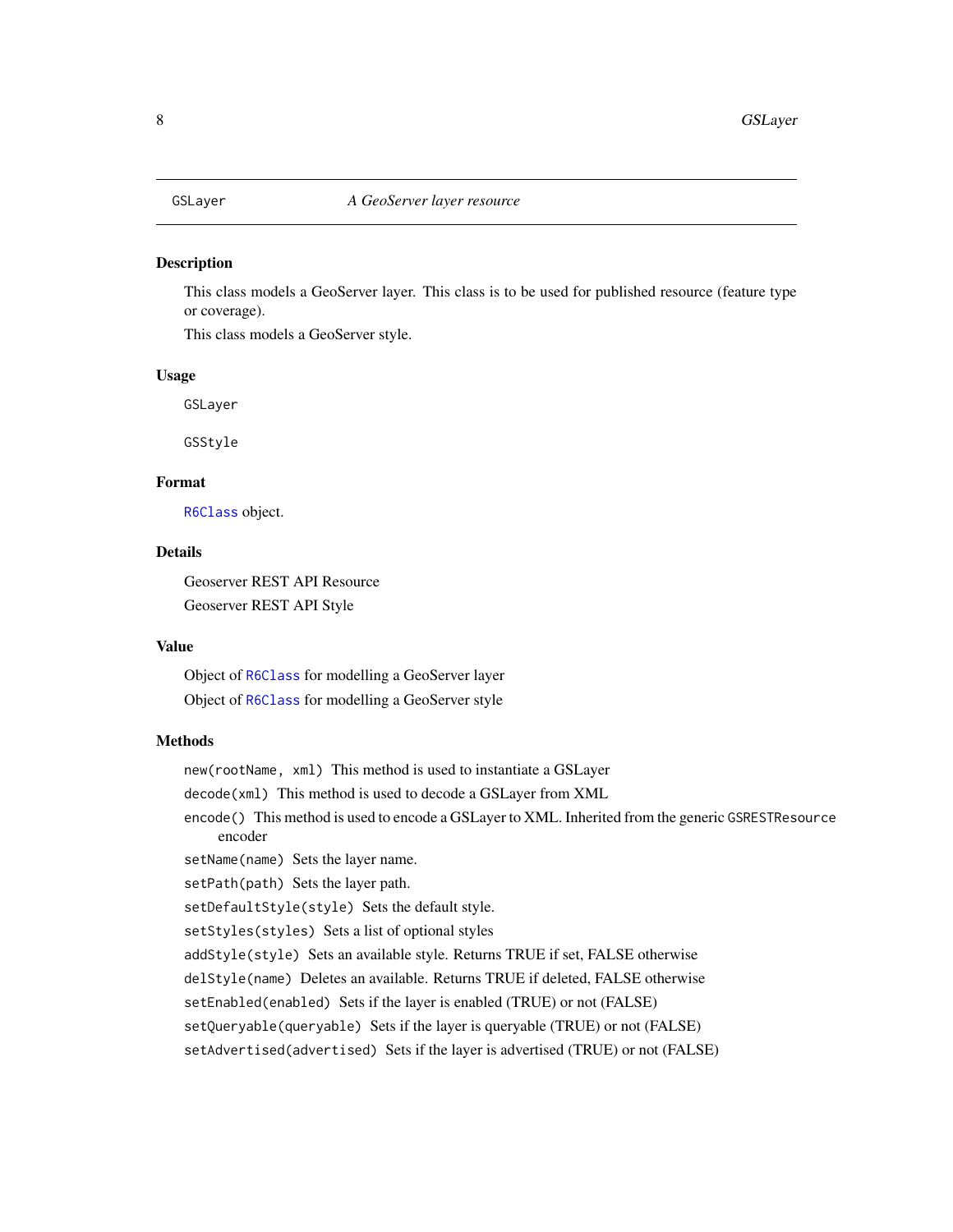# <span id="page-8-0"></span>GSManager 9

# Methods

new(xml) This method is used to instantiate a GS Style

decode(xml) This method is used to decode a GSStyle from XML

encode() This method is used to encode a GSStyle to XML. Inherited from the generic GSRESTResource encoder

# Author(s)

Emmanuel Blondel <emmanuel.blondel1@gmail.com>

Emmanuel Blondel <emmanuel.blondel1@gmail.com>

# Examples

lyr <- GSLayer\$new() lyr <- GSStyle\$new()

GSManager *Geoserver REST API Manager*

#### Description

Geoserver REST API Manager

#### Usage

GSManager

# Format

[R6Class](#page-0-0) object.

# Value

Object of [R6Class](#page-0-0) with methods for communication with the REST API of a GeoServer instance.

# Fields

loggerType the type of logger verbose.info if geosapi logs have to be printed verbose.debug if curl logs have to be printed url the Base url of GeoServer version the version of Geoserver. Handled as GSVersion object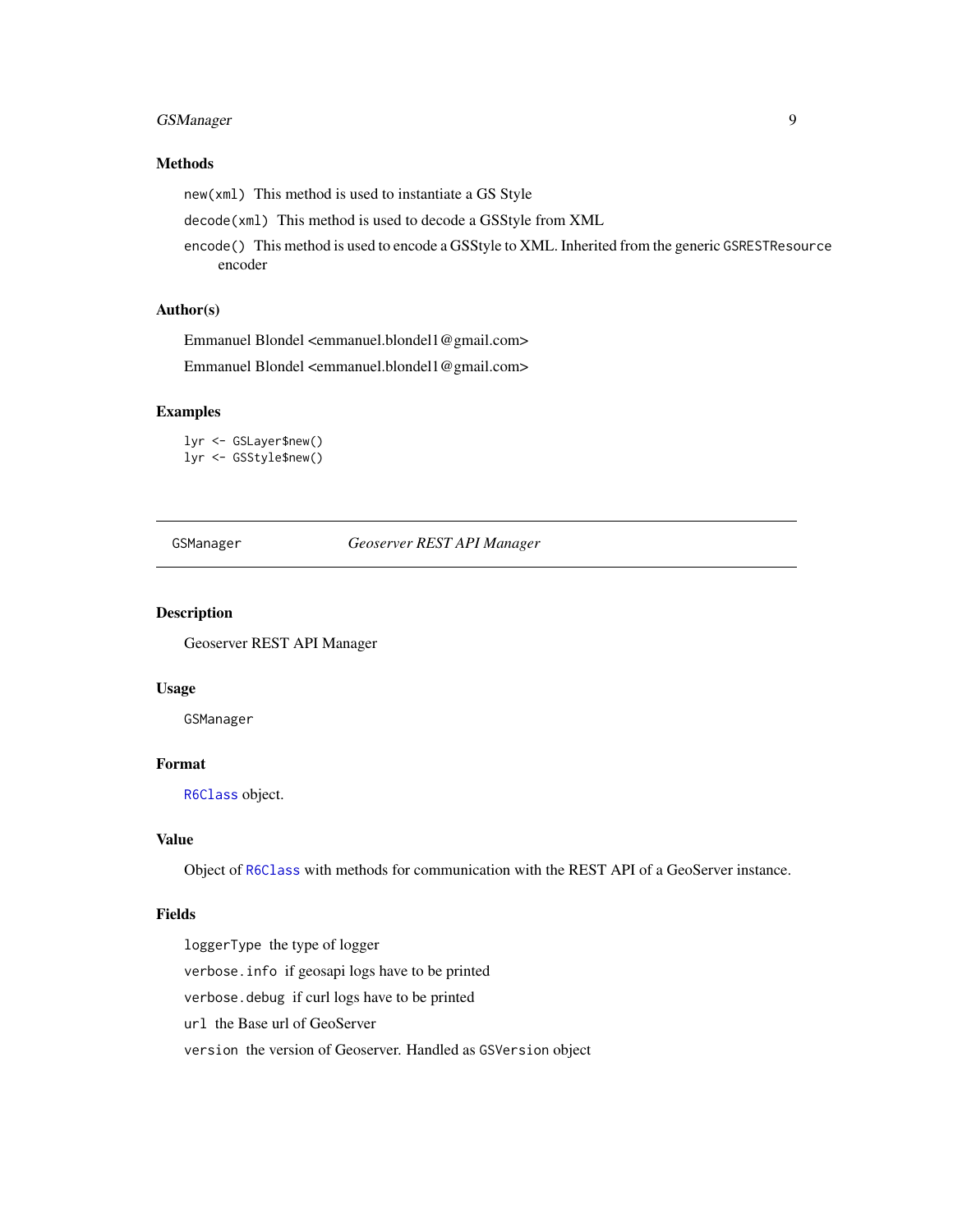# <span id="page-9-0"></span>Methods

new(url, user, pwd, logger) This method is used to instantiate a GSManager with the url of the GeoServer and credentials to authenticate (user/pwd). By default, the logger argument will be set to NULL (no logger). This argument accepts two possible values: INFO: to print only geosapi logs, DEBUG: to print geosapi and CURL logs

logger(type, text) Basic logger to report geosapi logs. Used internally

- INFO(text) Logger to report information. Used internally
- WARN(text) Logger to report warnings. Used internally
- ERROR(text) Logger to report errors. Used internally
- getUrl() Get the authentication URL
- connect() This methods attempts a connection to GeoServer REST API. User internally during initialization of GSManager.

reload() Reloads the GeoServer catalog.

getClassName() Retrieves the name of the class instance

getWorkspaceManager() Retrieves an instance of workspace manager

getNamespaceManager() Retrieves an instance of namespace manager

getDataStoreManager() Retrieves an instance of datastore manager

# Author(s)

Emmanuel Blondel <emmanuel.blondel1@gmail.com>

#### Examples

```
## Not run:
  GSManager$new("http://localhost:8080/geoserver", "admin", "geoserver")
```
## End(Not run)

GSMetadataLink *A GeoServer resource metadataLink*

#### Description

This class models a GeoServer resource metadataLink made of a type (free text e.g. text/xml, text/html), a metadataType (Possible values are ISO19115:2003, FGDC, TC211, 19139, other), and a content: an URL that gives the metadataLink

#### Usage

GSMetadataLink

# Format

[R6Class](#page-0-0) object.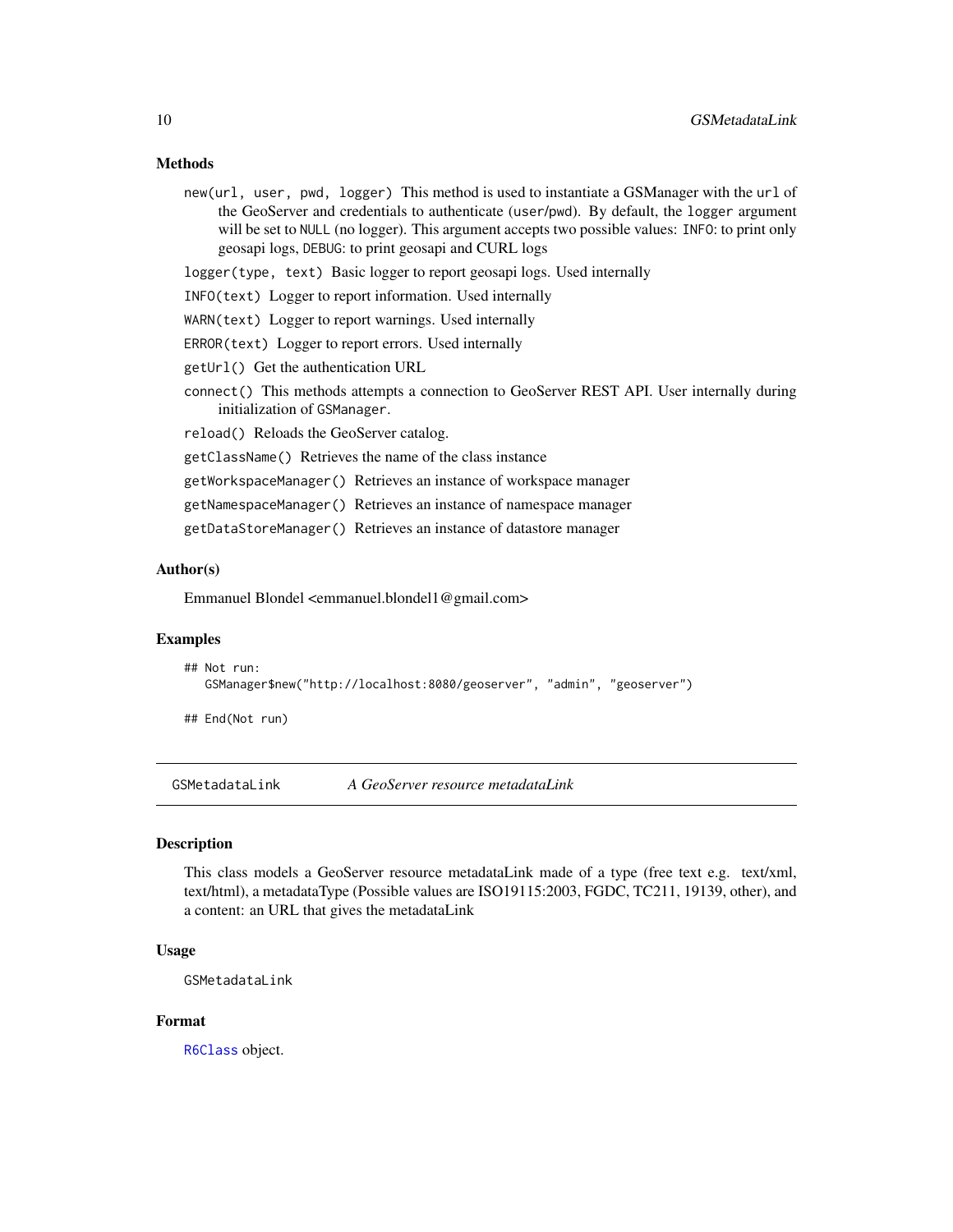# <span id="page-10-0"></span>GSNamespace 11

# Details

Geoserver REST API Metadatalink

# Value

Object of [R6Class](#page-0-0) for modelling a GeoServer resource metadataLink

# Methods

new(xml, type, metadataType, content) This method is used to instantiate a GSMetadataLink decode(xml) This method is used to decode a GSMetadataLink from XML

encode() This method is used to encode a GSMetadataLink to XML. Inherited from the generic GSRESTResource encoder

#### Author(s)

Emmanuel Blondel <emmanuel.blondel1@gmail.com>

<span id="page-10-1"></span>GSNamespace *Geoserver REST API Namespace*

#### Description

Geoserver REST API Namespace

# Usage

GSNamespace

# Format

[R6Class](#page-0-0) object.

#### Value

Object of [R6Class](#page-0-0) for modelling a GeoServer namespace

#### Fields

name prefix uri full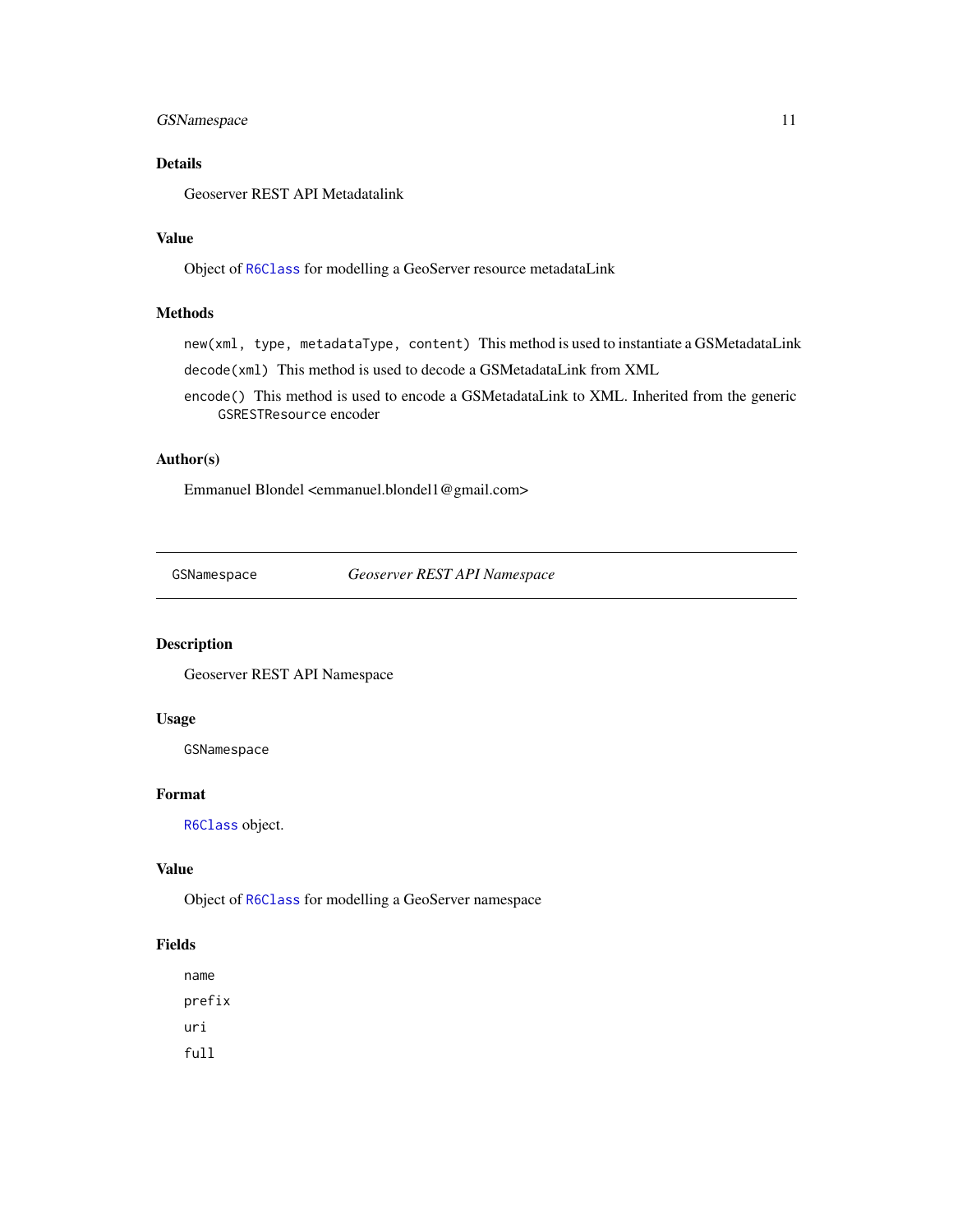# <span id="page-11-0"></span>Methods

new(xml, prefix, uri) This method is used to instantiate a GSNamespace

decode(xml) This method is used to decode a GSNamespace from XML

encode() This method is used to encode a GSNamespace to XML. Inherited from the generic GSRESTResource encoder

# Author(s)

Emmanuel Blondel <emmanuel.blondel1@gmail.com>

#### Examples

```
GSNamespace$new(prefix = "prefix", uri = "http://prefix")
```
<span id="page-11-1"></span>GSNamespaceManager *Geoserver REST API Namespace Manager*

#### **Description**

Geoserver REST API Namespace Manager

#### Usage

GSNamespaceManager

#### Format

[R6Class](#page-0-0) object.

# Value

Object of [R6Class](#page-0-0) with methods for managing the namespaces of a GeoServer instance.

#### Methods

- new(url, user, pwd, logger) This method is used to instantiate a GSManager with the url of the GeoServer and credentials to authenticate (user/pwd). By default, the logger argument will be set to NULL (no logger). This argument accepts two possible values: INFO: to print only geosapi logs, DEBUG: to print geosapi and CURL logs
- getNamespaces() Get the list of available namespace. Returns an object of class list containing items of class [GSNamespace](#page-10-1)
- getNamespaceNames() Get the list of available namespace names. Returns an vector of class character

getNamespace(ns) Get a [GSNamespace](#page-10-1) object given a namespace name.

createNamespace(prefix, uri) Creates a GeoServer namespace given a prefix, and an optional URI. Returns TRUE if the namespace has been successfully created, FALSE otherwise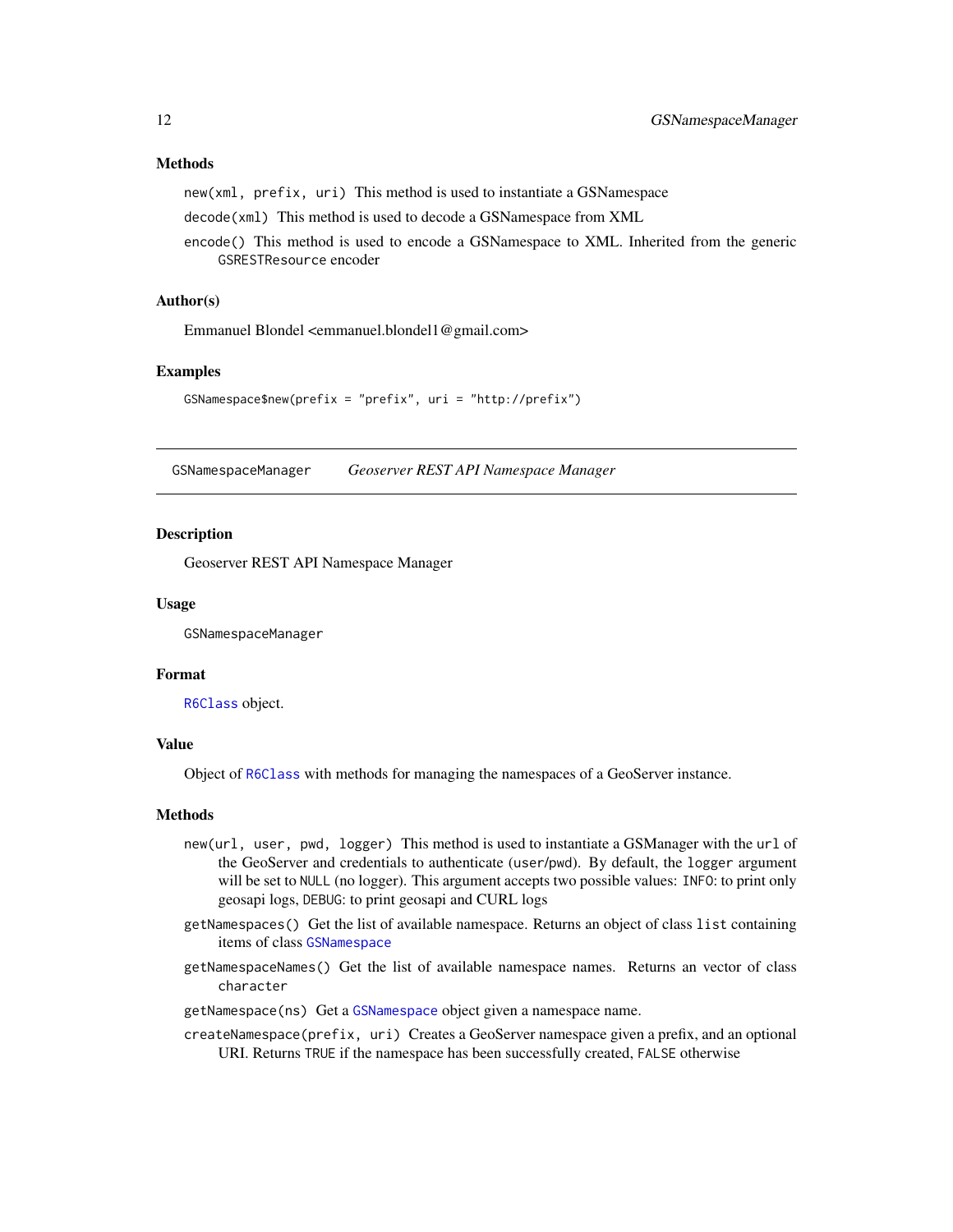#### <span id="page-12-0"></span>GSResource 13

- updateNamespace(ns, uri) Updates a GeoServer namespace given a name, and an optional URI. Returns TRUE if the namespace has been successfully updated, FALSE otherwise
- deleteNamespace(ns) Deletes a GeoServer namespace given a name. Returns TRUE if the namespace has been successfully deleted, FALSE otherwise

#### Author(s)

Emmanuel Blondel <emmanuel.blondel1@gmail.com>

# Examples

```
## Not run:
  GSNamespaceManager$new("http://localhost:8080/geoserver", "admin", "geoserver")
```
## End(Not run)

GSResource *A GeoServer abstract resource*

# Description

This class models an abstract GeoServer resource. This class is used internally for modelling instances of class GSFeatureType or GSCoverage

# Usage

GSResource

# Format

[R6Class](#page-0-0) object.

#### Details

Geoserver REST API Resource

#### Value

Object of [R6Class](#page-0-0) for modelling a GeoServer resource

#### Fields

name nativeName title description abstract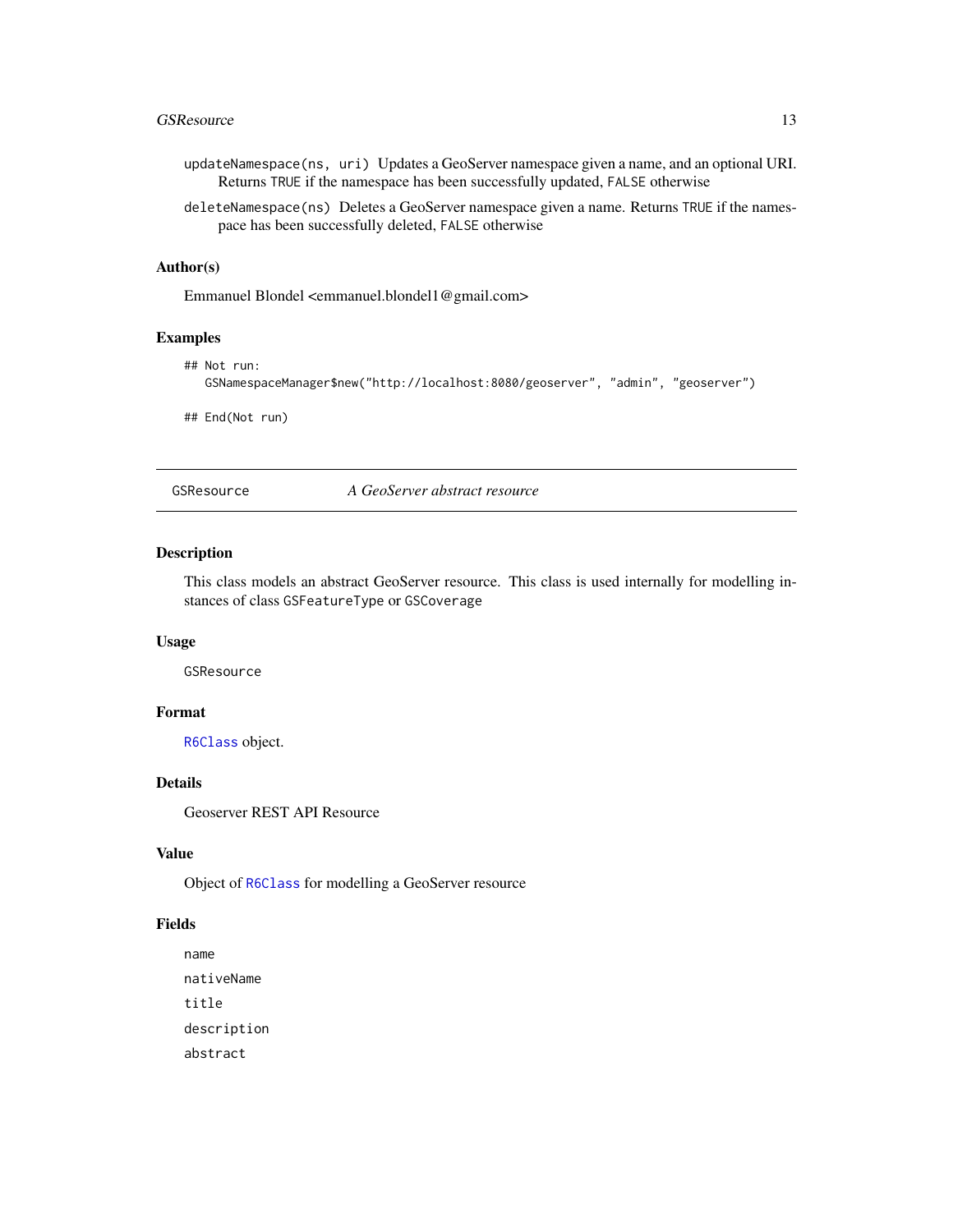```
keywords
metadataLinks
projectionPolicy
srs
nativeCRS
latLonBoundingBox
nativeBoundingBox
```
#### Methods

new(rootName, xml) This method is used to instantiate a GSResource decode(xml) This method is used to decode a GSResource from XML encode() This method is used to encode a GSResource to XML. Inherited from the generic GSRESTResource encoder setEnabled(enabled) Sets if the resource is enabled or not in GeoServer setName(name) Sets the resource name setNativeName(nativeName) Sets the resource native name setTitle(title) Sets the resource title setDescription(description) Sets the resource description setAbstract(abstract) Sets the resource abstract setKeywords(keywords) Sets a list of keywords addKeyword(keyword) Sets a keyword. Returns TRUE if set, FALSE otherwise delKeyword(keyword) Deletes a keyword. Returns TRUE if deleted, FALSE otherwise setMetadataLinks(metadataLinks) Sets a list of GSMetadataLinks addMetadataLink(metadataLink) Adds a metadataLink delMetadataLink(metadataLink) Deletes a metadataLink setNativeCRS(nativeCRS) Sets the resource nativeCRS setSrs(srs) Sets the resource srs setNativeBoundingBox(minx, miny, maxx, maxy, bbox, crs) Sets the resource nativeBoundingBox. Either from coordinates or from a bbox object (matrix). setLatLonBoundingBox(minx, miny, maxx, maxy, bbox, crs) Sets the resource latLonBoundingBox. Either from coordinates or from a bbox object (matrix). setProjectionPolicy(policy) Sets the resource projection policy

# Author(s)

Emmanuel Blondel <emmanuel.blondel1@gmail.com>

#### Examples

res <- GSResource\$new(rootName = "featureType")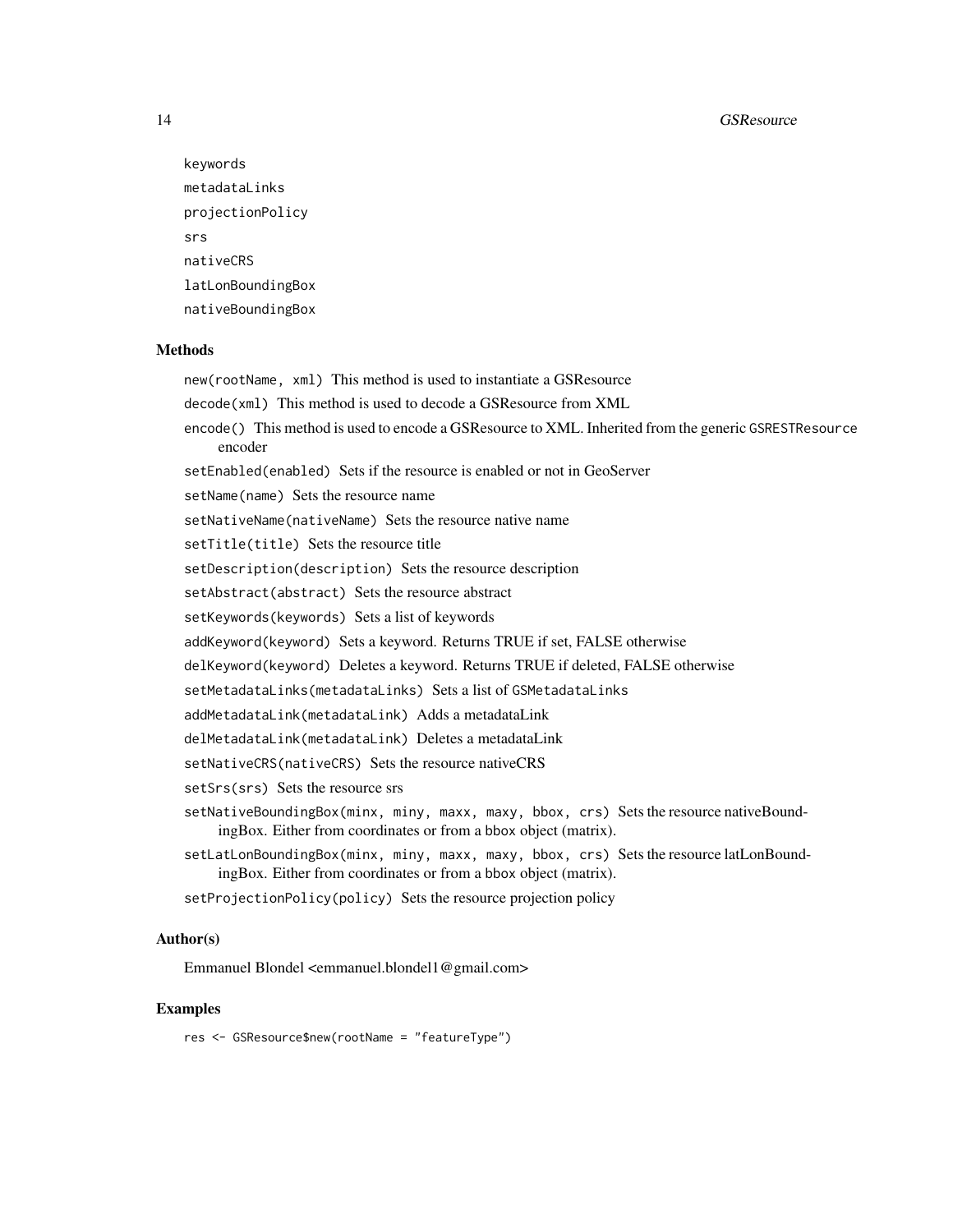<span id="page-14-0"></span>

Geoserver REST API XML entry set

# Usage

GSRESTEntrySet

# Format

[R6Class](#page-0-0) object.

# Value

Object of [R6Class](#page-0-0) for modelling a entry set

#### Fields

entryset

# Methods

new(xml) This method is used to instantiate a GSDataStore decode(xml) This method is used to decode a GSRESTEntrySet from XML encode() This method is used to encode a GSRESTEntrySet as XML setEntryset(entryset) Sets an entryset (list) addEntry(key, value) Adds an entry (key/value pair). Returns TRUE if added, FALSE otherwise setEntry(key, value) Sets an entry (key/value pair). delEntry(key) Deletes an entry by key. Returns TRUE if removed, FALSE otherwise

# Author(s)

Emmanuel Blondel <emmanuel.blondel1@gmail.com>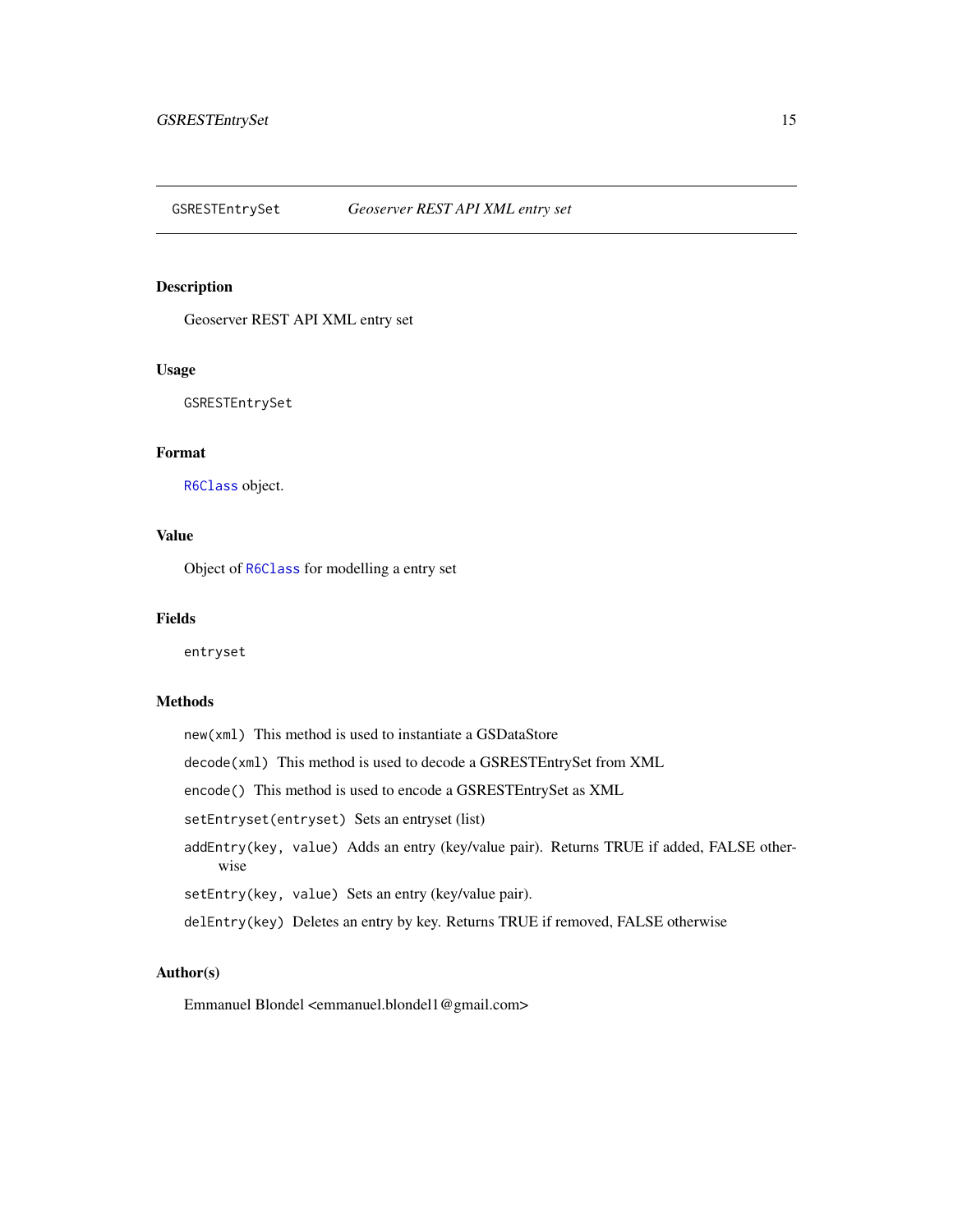<span id="page-15-0"></span>

Geoserver REST API REST Resource interface

# Usage

GSRESTResource

# Format

[R6Class](#page-0-0) object.

# Value

Object of [R6Class](#page-0-0) for modelling a GeoServer REST resource interface

# Abstract Methods

new() This method is used to instantiate a GSRESTResource decode(xml) Decodes a GS\* R6 object from XML representation encode() Encodes a GS\* R6 object to XML representation

# Author(s)

Emmanuel Blondel <emmanuel.blondel1@gmail.com>

GSShapefileDataStore *Geoserver REST API ShapeFileDataStore*

# Description

Geoserver REST API ShapeFileDataStore

#### Usage

GSShapefileDataStore

# Format

[R6Class](#page-0-0) object.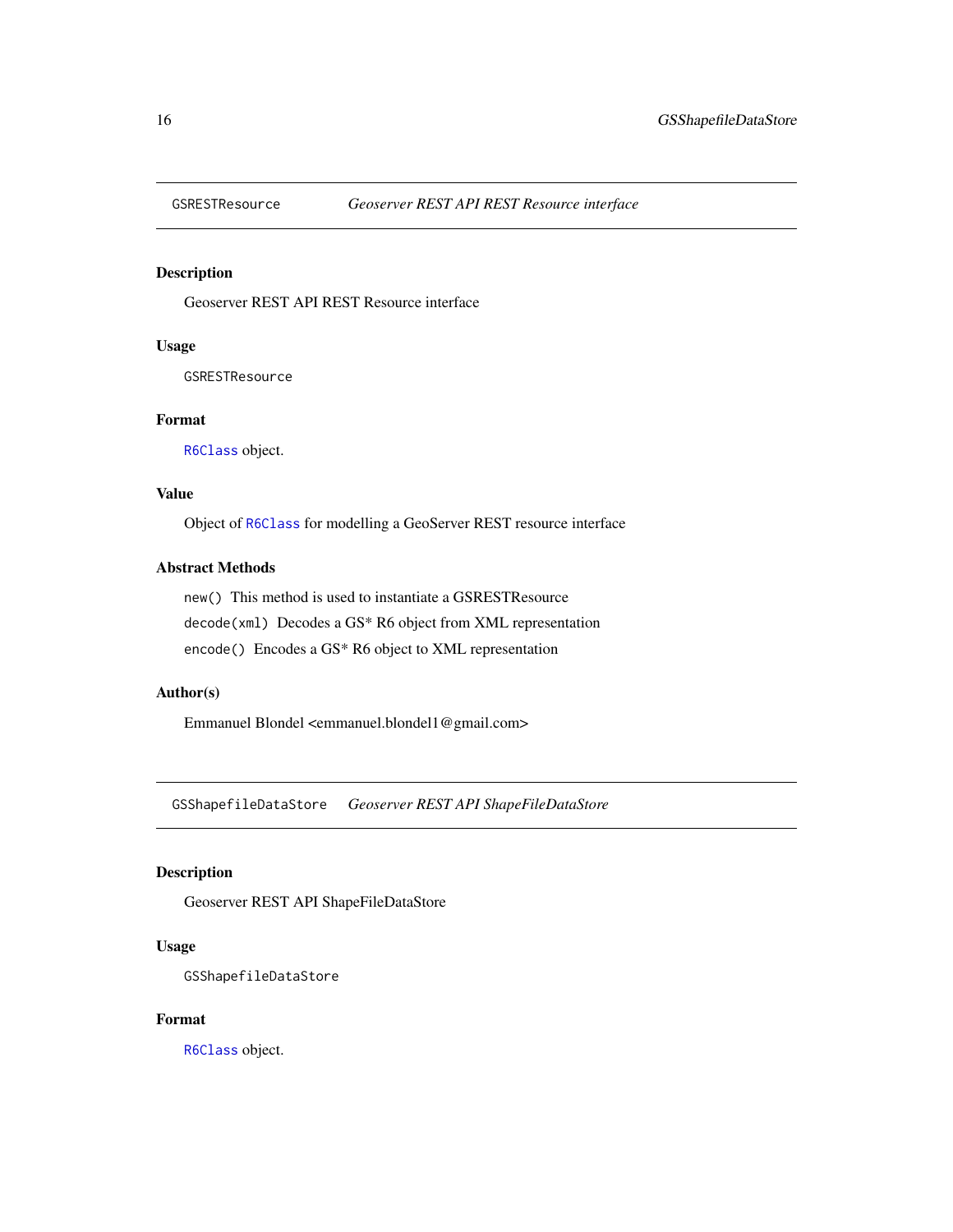# <span id="page-16-0"></span>GSStyleManager 17

# Value

Object of [R6Class](#page-0-0) for modelling a GeoServer Shapefile dataStore

# Methods

new(xml, dataStore, description, enabled, url) Instantiates a GSShapefileDataStore object

setUrl(url) Set the spatial files data URL

setCharset(charset) Set the charset used for DBF file. Default value is 'ISO-8859-1'

setCreateSpatialIndex(create) Set the 'Create Spatial Index' option. Default is TRUE

setMemoryMappedBuffer(buffer) Set the 'Memory Mapped Buffer' option. Default is TRUE

CacheReuseMemoryMaps(maps) Set the 'Cache & Reuse Memory Maps' option. Default is TRUE

setDefautConnectionParameters() Set the defaut connection paramaters

# Author(s)

Emmanuel Blondel <emmanuel.blondel1@gmail.com>

# Examples

```
GSShapefileDataStore$new(dataStore="ds", description = "des",
                        enabled = TRUE, url = "file://data/shape.shp")
```
GSStyleManager *Geoserver REST API Style Manager*

# Description

Geoserver REST API Style Manager

# Usage

GSStyleManager

# Format

[R6Class](#page-0-0) object.

# Value

Object of [R6Class](#page-0-0) with methods for managing the styles of a GeoServer instance.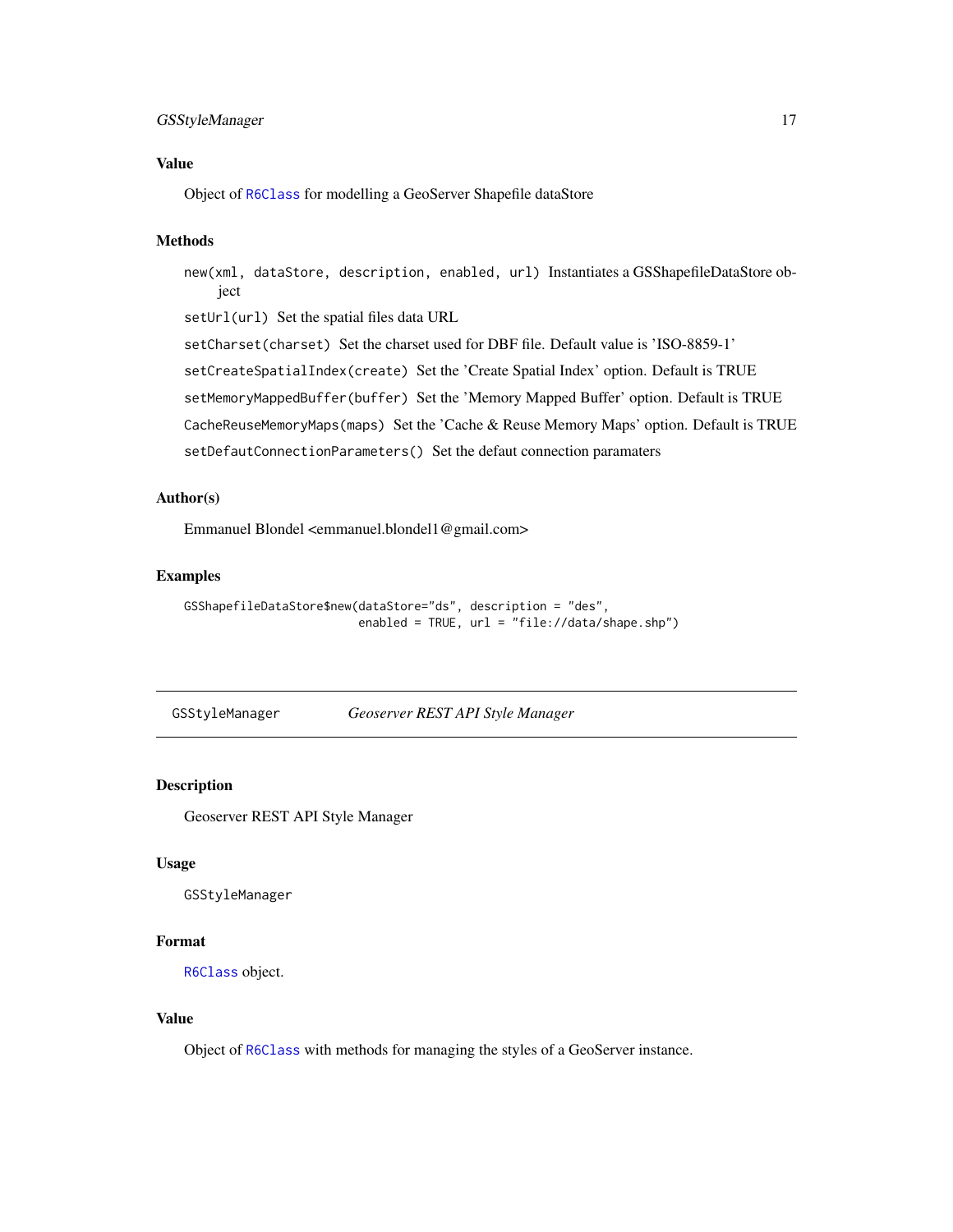#### <span id="page-17-0"></span>Methods

- new(url, user, pwd, logger) This method is used to instantiate a GSManager with the url of the GeoServer and credentials to authenticate (user/pwd). By default, the logger argument will be set to NULL (no logger). This argument accepts two possible values: INFO: to print only geosapi logs, DEBUG: to print geosapi and CURL logs
- getStyles() Get the list of available styles. Returns an object of class list containing items of class [GSStyle](#page-7-1)
- getStyleNames() Get the list of available style names. Returns an vector of class character
- getStyle(style) Get a [GSStyle](#page-7-1) object given a style name.
- createStyle(file, sldBody, name, raw, ws) Creates a GeoServer style given a name. Returns TRUE if the style has been successfully created, FALSE otherwise
- updateStyle(file, sldBody, name, raw, ws) Updates a GeoServer style. Returns TRUE if the style has been successfully updated, FALSE otherwise
- deleteStyle(style, recurse, purge, ws) Deletes a GeoServer style given a name. Returns TRUE if the style has been successfully deleted, FALSE otherwise
- getSLDVersion(sldBody) Get the SLD version from the XML object (of class XMLInternalDocument)
- getSLDBody(style, ws = NULL) Get the SLD Body given a style name. This method is only supported for Geoserver  $\geq$  2.2.

#### Author(s)

Emmanuel Blondel <emmanuel.blondel1@gmail.com>

#### Examples

## Not run: GSStyleManager\$new("http://localhost:8080/geoserver", "admin", "geoserver")

## End(Not run)

GSUtils *Geoserver REST API Manager Utils*

#### Description

Geoserver REST API Manager Utils

#### Usage

GSUtils

# Format

[R6Class](#page-0-0) object.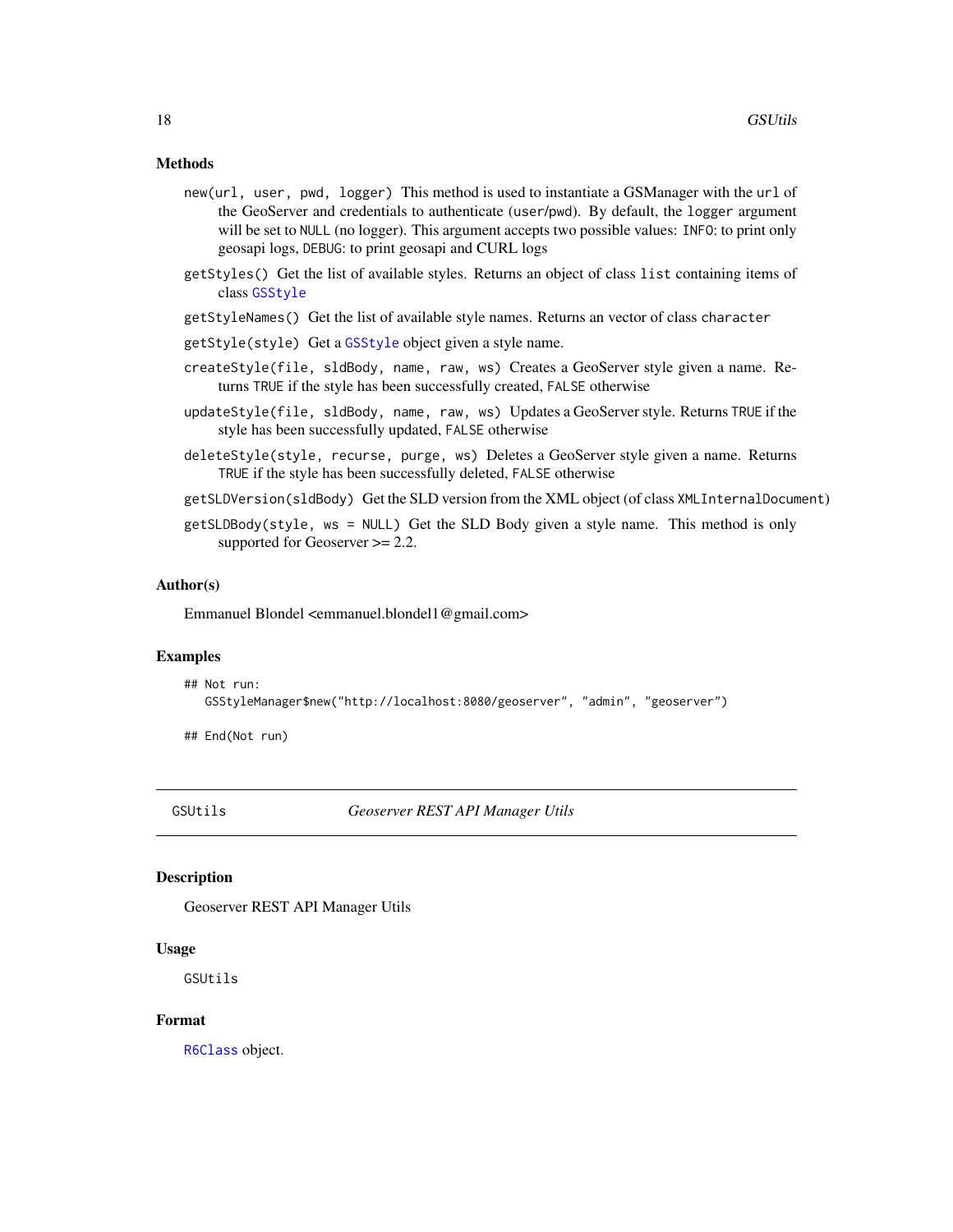#### <span id="page-18-0"></span>GSVersion 19

#### Value

Object of [R6Class](#page-0-0) with static util methods for communication with the REST API of a GeoServer instance.

#### Static methods

- getUserAgent() This method is used to get the user agent for performing GeoServer API requests. Here the user agent will be compound by geosapi package name and version.
- getUserToken(user, pwd) This method is used to get the user authentication token for performing GeoServer API requests. Token is given a Base64 encoded string.
- GET(url, user, pwd, path, verbose) This method performs a GET request for a given path to GeoServer REST API
- PUT(url, user, pwd, path, filename, contentType, verbose) This method performs a PUT request for a given path to GeoServer REST API, to upload a file of name filename with given contentType
- POST(url, user, pwd, path, content, contentType, verbose) This method performs a POST request for a given path to GeoServer REST API, to post content of given contentType
- DELETE(url, user, pwd, path, verbose) This method performs a DELETE request for a given GeoServer resource identified by a path in GeoServer REST API
- parseResponseXML(req) Convenience method to parse XML response from GeoServer REST API. Although package httr suggests the use of xml2 package for handling XML, geosapi still relies on the package XML. Response from httr is retrieved as text, and then parsed as XML using [xmlParse](#page-0-0) function.

getPayloadXML(obj) Convenience method to create payload XML to send to GeoServer.

#### Author(s)

Emmanuel Blondel <emmanuel.blondel1@gmail.com>

GSVersion *A GeoServer version*

#### Description

This class allows to grab the GeoServer version. By default, a tentative is made to fetch version from web admin default page, since Geoserver REST API did not support GET operation for the Geoserver version in past releases of Geoserver.

#### Usage

GSVersion

# Format

[R6Class](#page-0-0) object.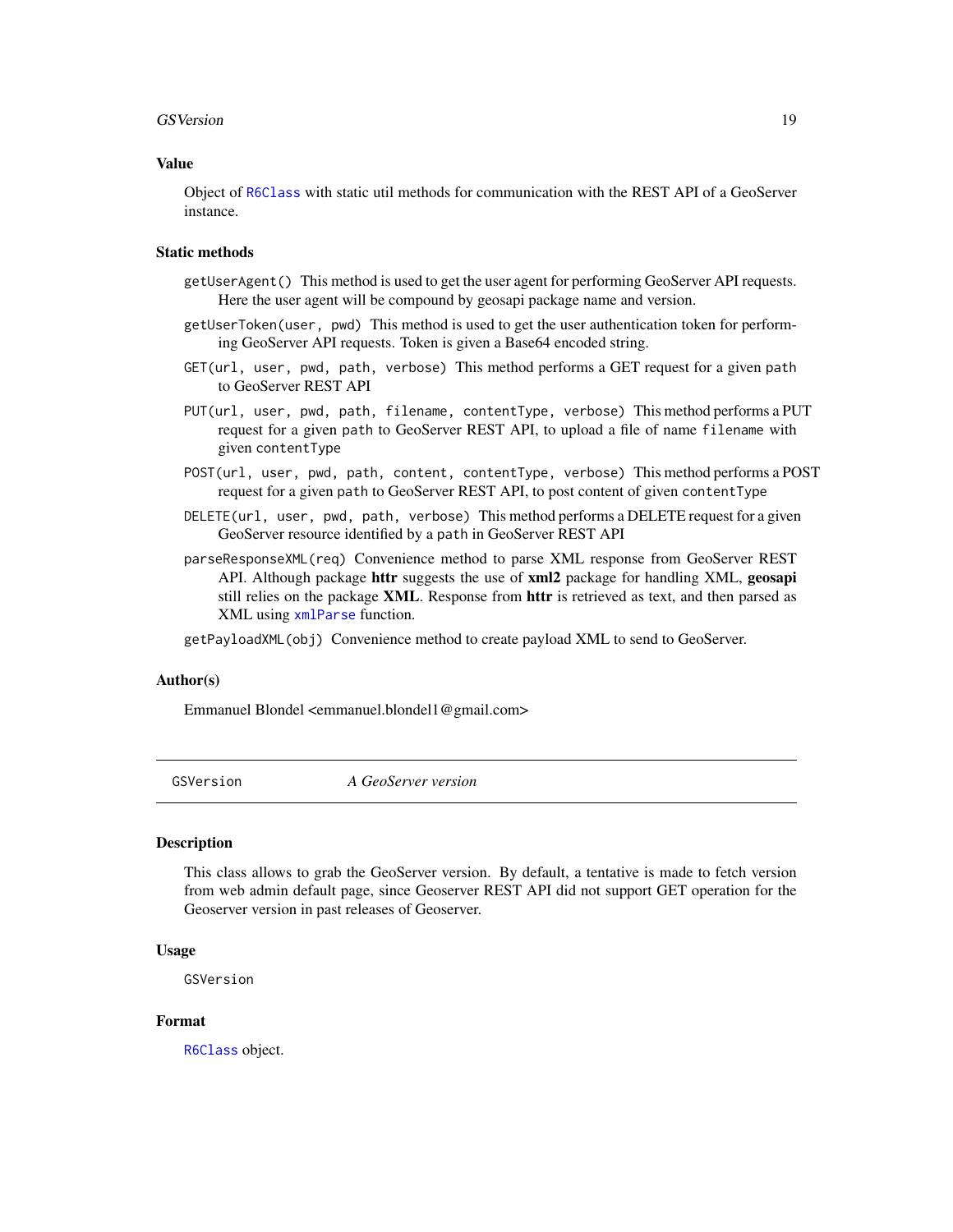# <span id="page-19-0"></span>Details

Geoserver REST API - Geoserver Version

# Value

Object of [R6Class](#page-0-0) for modelling a GeoServer version

# Methods

new(url, user, pwd) This method is used to instantiate a GSVersion object. lowerThan(version) Compares to a version and returns TRUE if it is lower, FALSE otherwise greaterThan(version) Compares to a version and returns TRUE if it is greater, FALSE otherwise equalTo(version) Compares to a version and returns TRUE if it is equal, FALSE otherwise

#### Author(s)

Emmanuel Blondel <emmanuel.blondel1@gmail.com>

#### Examples

```
## Not run:
version <- GSVersion$new(
             url = "http://localhost:8080/geoserver",
             user = "admin", pwd = "geoserver"
           )
## End(Not run)
```
<span id="page-19-1"></span>GSWorkspace *Geoserver REST API Workspace*

#### Description

Geoserver REST API Workspace

#### Usage

GSWorkspace

# Format

[R6Class](#page-0-0) object.

# Value

Object of [R6Class](#page-0-0) for modelling a GeoServer workspace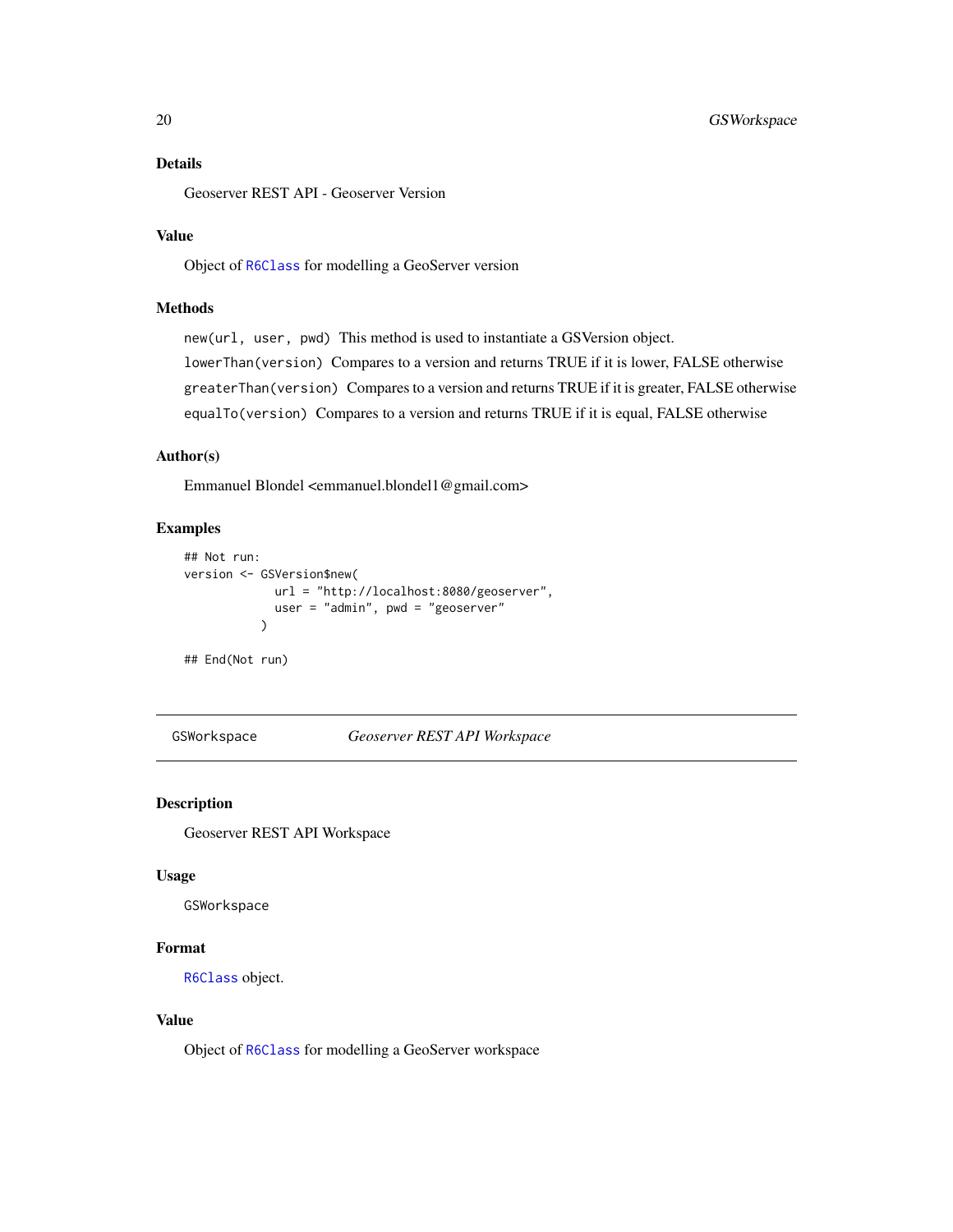# <span id="page-20-0"></span>GSWorkspaceManager 21

# Fields

name

#### Methods

new(xml, name) This method is used to instantiate a GSWorkspace

- decode(xml) This method is used to decode a GSWorkspace from XML
- encode() This method is used to encode a GSWorkspace to XML. Inherited from the generic GSRESTResource encoder

# Author(s)

Emmanuel Blondel <emmanuel.blondel1@gmail.com>

#### Examples

GSWorkspace\$new(name = "work")

GSWorkspaceManager *Geoserver REST API Workspace Manager*

# Description

Geoserver REST API Workspace Manager

#### Usage

GSWorkspaceManager

#### Format

[R6Class](#page-0-0) object.

#### Value

Object of [R6Class](#page-0-0) with methods for managing the workspaces of a GeoServer instance.

#### Methods

- new(url, user, pwd, logger) This method is used to instantiate a GSManager with the url of the GeoServer and credentials to authenticate (user/pwd). By default, the logger argument will be set to NULL (no logger). This argument accepts two possible values: INFO: to print only geosapi logs, DEBUG: to print geosapi and CURL logs
- getWorkspaces() Get the list of available workspace. Returns an object of class list containing items of class [GSWorkspace](#page-19-1)
- getWorkspaceNames() Get the list of available workspace names. Returns an vector of class character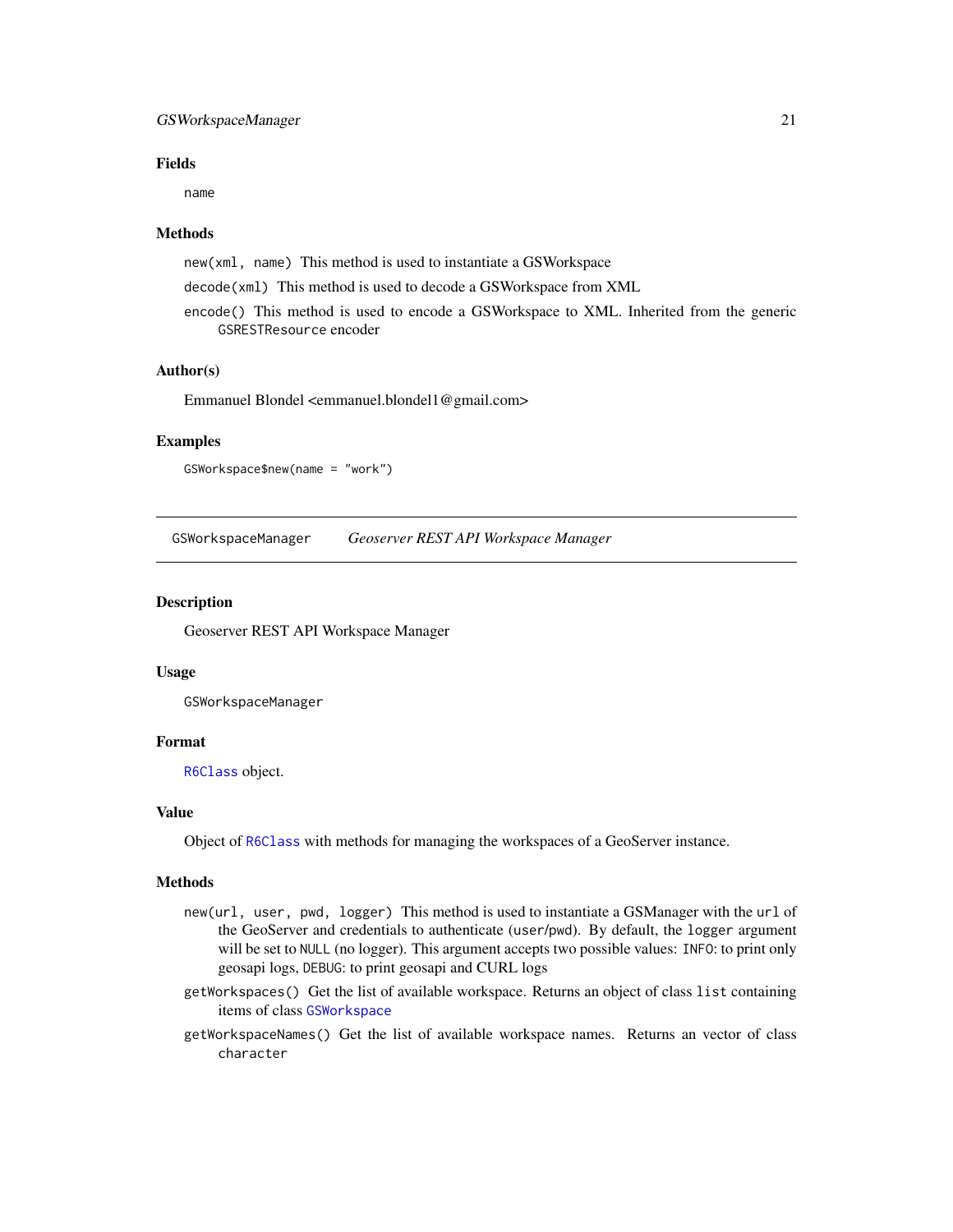<span id="page-21-0"></span>getWorkspace(ws) Get a [GSWorkspace](#page-19-1) object given a workspace name.

- createWorkspace(name, uri) Creates a GeoServer workspace given a name, and an optional URI. If the URI is not specified, GeoServer will automatically create an associated Namespace with the URI being "http://workspaceName. If the URI is specified, the method invokes the method createNamespace(ns, uri) of the [GSNamespaceManager](#page-11-1). Returns TRUE if the workspace has been successfully created, FALSE otherwise
- updateWorkspace(name, uri) Updates a GeoServer workspace given a name, and an optional URI. If the URI is not specified, GeoServer will automatically update the associated Namespace with the URI being "http://workspaceName. If the URI is specified, the method invokes the method updateNamespace(ns, uri) of the [GSNamespaceManager](#page-11-1). Returns TRUE if the workspace has been successfully updated, FALSE otherwise
- deleteWorkspace(ws) Deletes a GeoServer workspace given a name. Returns TRUE if the workspace has been successfully deleted, FALSE otherwise

#### Author(s)

Emmanuel Blondel <emmanuel.blondel1@gmail.com>

#### Examples

```
## Not run:
  GSWorkspaceManager$new("http://localhost:8080/geoserver", "admin", "geoserver")
```
## End(Not run)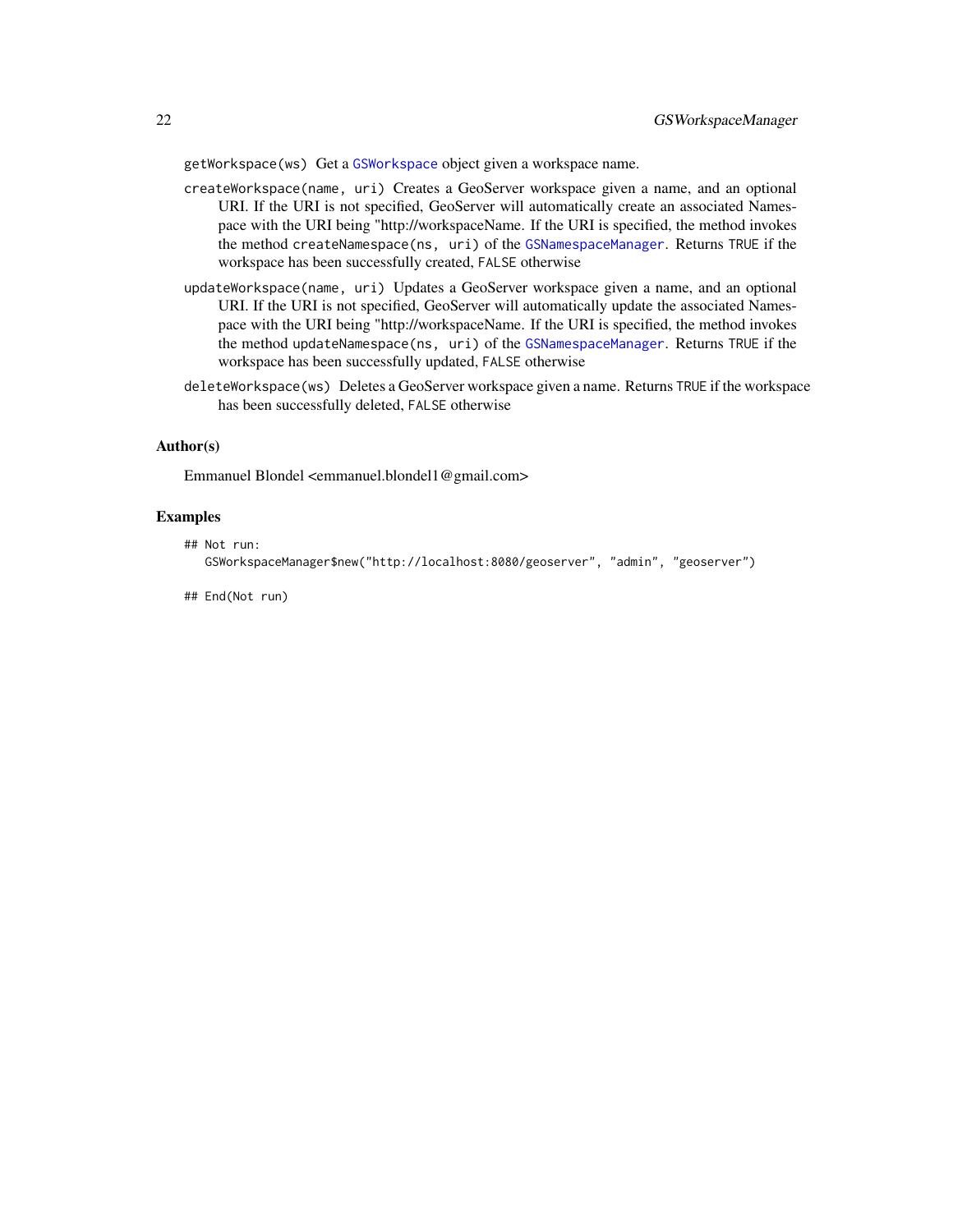# <span id="page-22-0"></span>Index

∗Topic DataStore GSDataStore, [3](#page-2-0) GSDataStoreManager, [4](#page-3-0) GSShapefileDataStore, [16](#page-15-0) ∗Topic ESRI GSShapefileDataStore, [16](#page-15-0) ∗Topic api GSDataStore, [3](#page-2-0) GSDataStoreManager, [4](#page-3-0) GSDimension, [5](#page-4-0) GSFeatureType, [7](#page-6-0) GSLayer, [8](#page-7-0) GSManager, [9](#page-8-0) GSMetadataLink, [10](#page-9-0) GSNamespace, [11](#page-10-0) GSNamespaceManager, [12](#page-11-0) GSResource, [13](#page-12-0) GSRESTEntrySet, [15](#page-14-0) GSRESTResource, [16](#page-15-0) GSShapefileDataStore, [16](#page-15-0) GSStyleManager, [17](#page-16-0) GSUtils, [18](#page-17-0) GSVersion, [19](#page-18-0) GSWorkspace, [20](#page-19-0) GSWorkspaceManager, [21](#page-20-0) ∗Topic coverage GSLayer, [8](#page-7-0) ∗Topic dimension GSDimension, [5](#page-4-0) ∗Topic entryset GSRESTEntrySet, [15](#page-14-0) ∗Topic featureType GSFeatureType, [7](#page-6-0) GSLayer, [8](#page-7-0) ∗Topic geoserver GSDataStore, [3](#page-2-0) GSDataStoreManager, [4](#page-3-0) GSDimension, [5](#page-4-0) GSFeatureType, [7](#page-6-0)

GSLayer, [8](#page-7-0) GSManager, [9](#page-8-0) GSMetadataLink, [10](#page-9-0) GSNamespace, [11](#page-10-0) GSNamespaceManager, [12](#page-11-0) GSResource, [13](#page-12-0) GSRESTEntrySet, [15](#page-14-0) GSRESTResource, [16](#page-15-0) GSShapefileDataStore, [16](#page-15-0) GSStyleManager, [17](#page-16-0) GSUtils, [18](#page-17-0) GSVersion, [19](#page-18-0) GSWorkspace, [20](#page-19-0) GSWorkspaceManager, [21](#page-20-0) ∗Topic layer GSLayer, [8](#page-7-0) ∗Topic metadataLink GSMetadataLink, [10](#page-9-0) ∗Topic namespace GSNamespace, [11](#page-10-0) GSNamespaceManager, [12](#page-11-0) ∗Topic resourcelayer GSLayer, [8](#page-7-0) ∗Topic resource GSDimension, [5](#page-4-0) GSFeatureType, [7](#page-6-0) GSLayer, [8](#page-7-0) GSMetadataLink, [10](#page-9-0) GSResource, [13](#page-12-0) ∗Topic rest GSDataStore, [3](#page-2-0) GSDataStoreManager, [4](#page-3-0) GSDimension, [5](#page-4-0) GSFeatureType, [7](#page-6-0) GSLayer, [8](#page-7-0) GSManager, [9](#page-8-0) GSMetadataLink, [10](#page-9-0) GSNamespace, [11](#page-10-0) GSNamespaceManager, [12](#page-11-0)